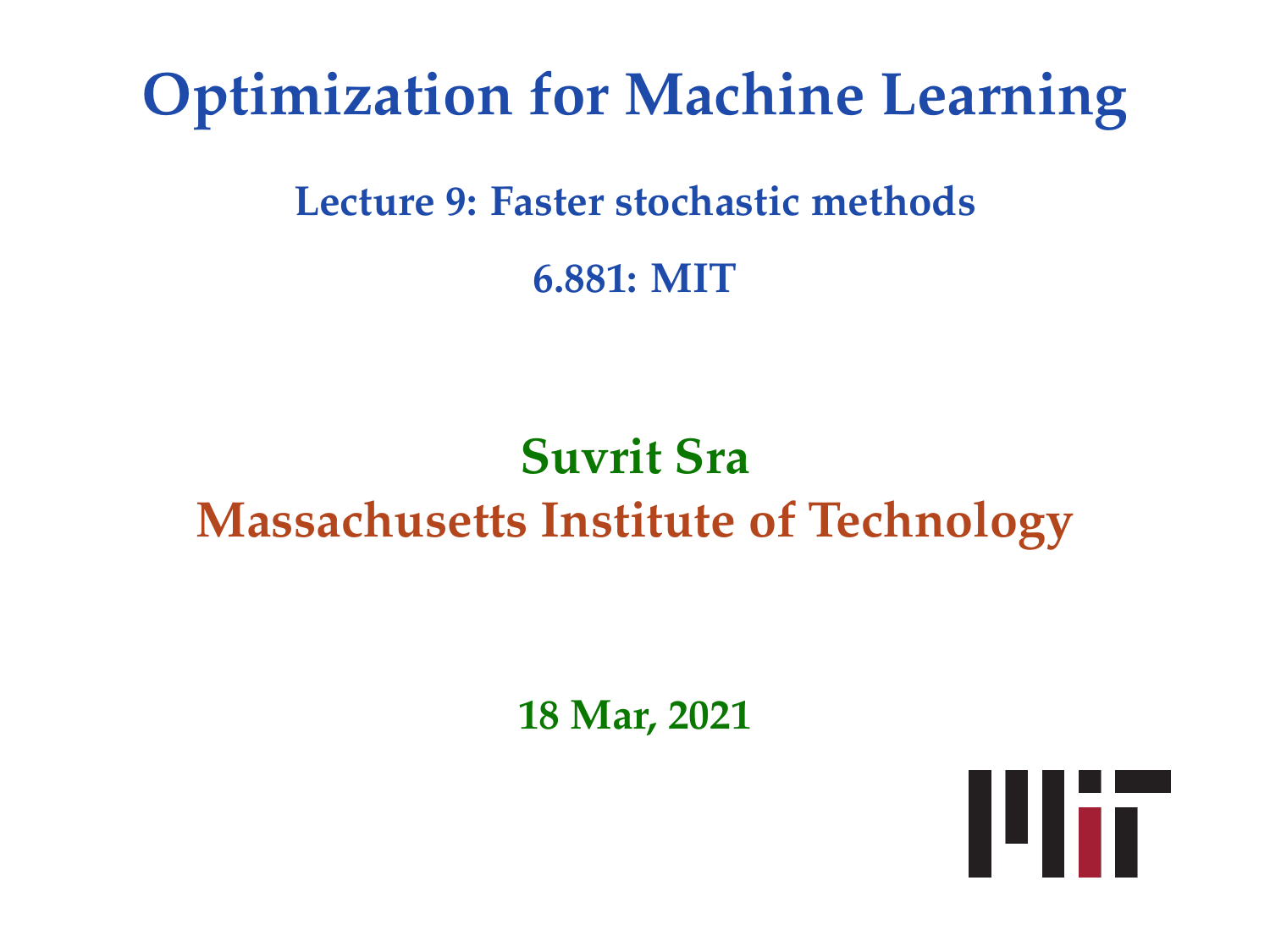## **Stochastic gradient complexity**

| Method      | Assumptions  | Batch           | Stochastic      |
|-------------|--------------|-----------------|-----------------|
| Subgradient | convex       | $O(1/\sqrt{k})$ | $O(1/\sqrt{k})$ |
| Subgradient | strongly cvx | O(1/k)          | O(1/k)          |

So using stochastic subgradient, solve *n* times faster.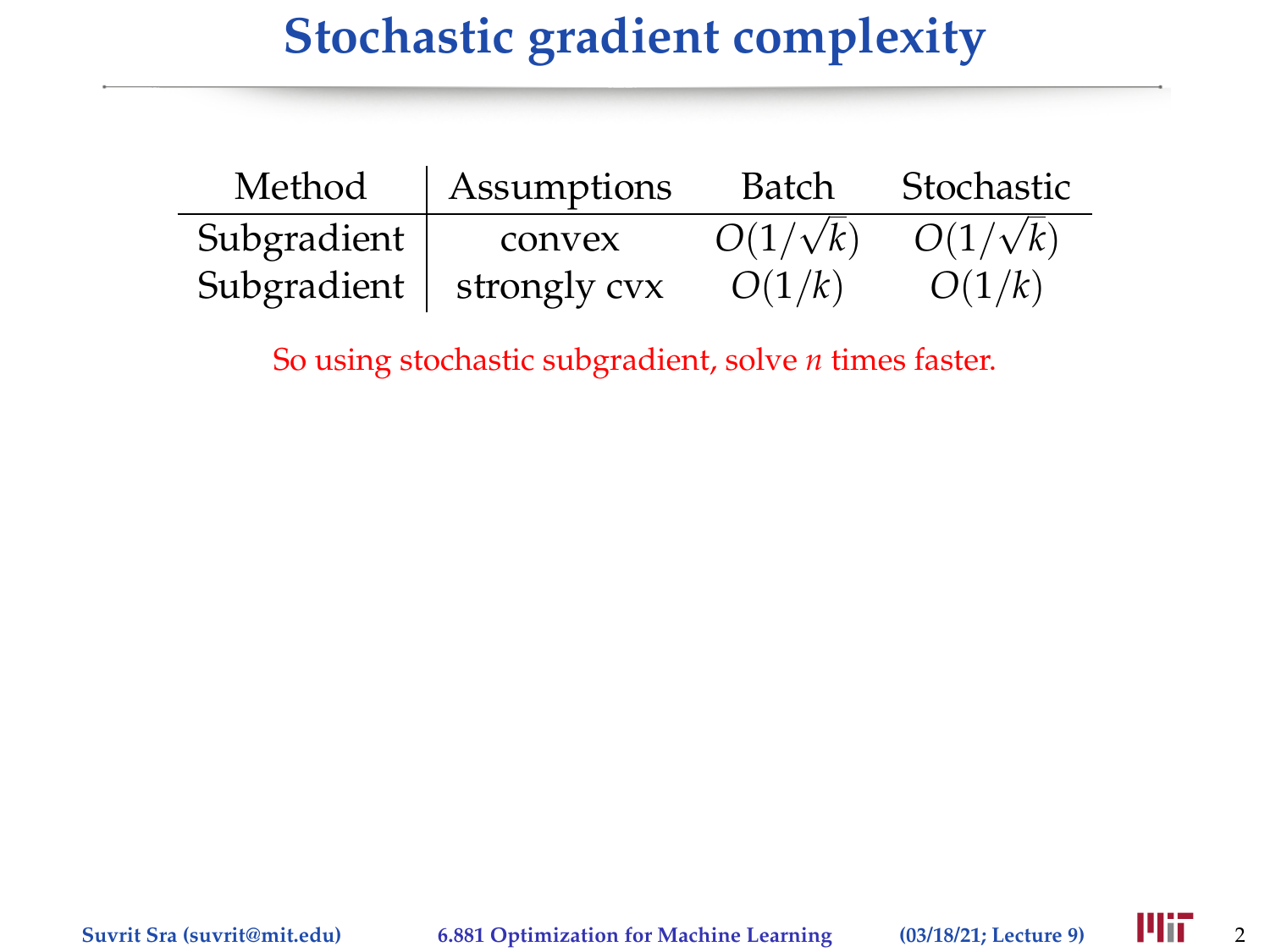## **Stochastic gradient complexity**

| Method      | Assumptions  | Batch           | Stochastic      |
|-------------|--------------|-----------------|-----------------|
| Subgradient | convex       | $O(1/\sqrt{k})$ | $O(1/\sqrt{k})$ |
| Subgradient | strongly cvx | O(1/k)          | O(1/k)          |

So using stochastic subgradient, solve *n* times faster.

|          | Method   Assumptions    | Batch            | Stochastic      |
|----------|-------------------------|------------------|-----------------|
| Gradient | convex                  | O(1/k)           | $O(1/\sqrt{k})$ |
|          | Gradient   strongly cvx | $O((1-\mu/L)^k)$ | O(1/k)          |

For smooth functions there's a big gap!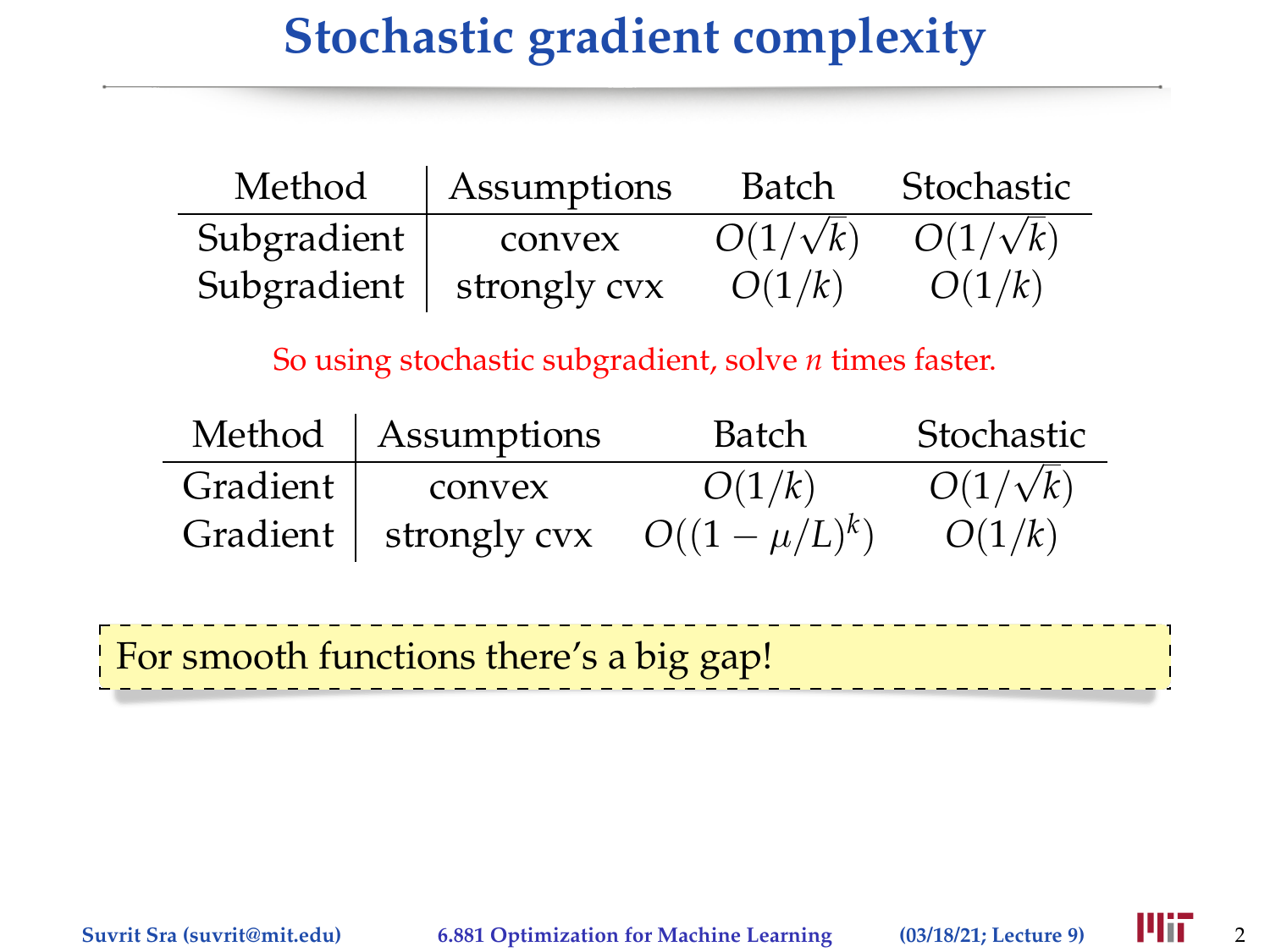#### **Stochastic vs. deterministic methods**

**Goal** = best of both worlds: Linear rate with  $O(d)$  iteration cost Simple choice of step size

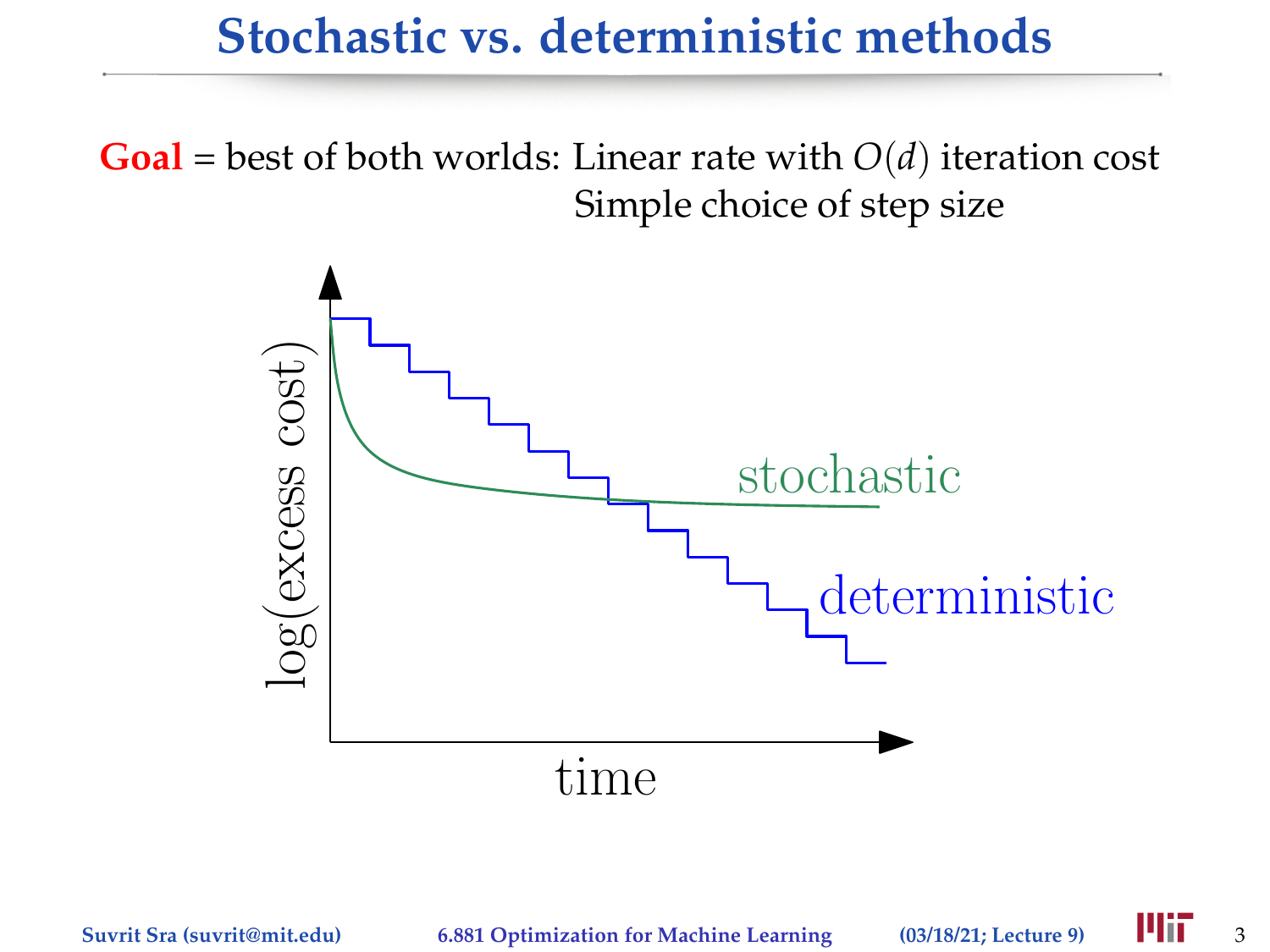#### **Stochastic vs. deterministic methods**

**Goal** = best of both worlds: Linear rate with  $O(d)$  iteration cost Simple choice of step size

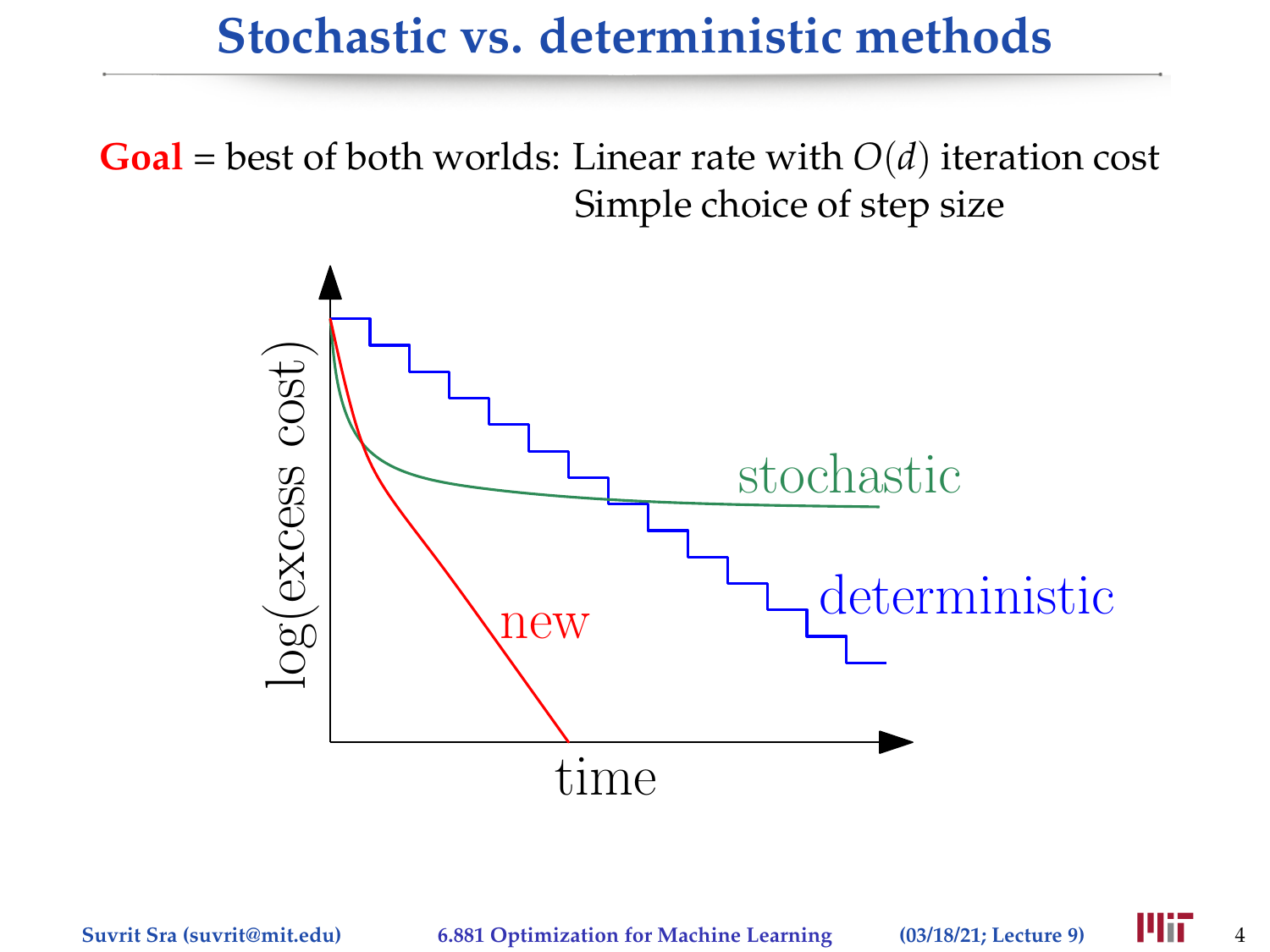## **Linearly convergent stochastic methods**

#### **Many related algorithms**

- SAG ?
- SDCA **?**
- **SVRG ??**
- MISO **?**
- Finito **?**
- SAGA **?**
- $\blacksquare$  . . .

#### **Similar rates of convergence and iterations**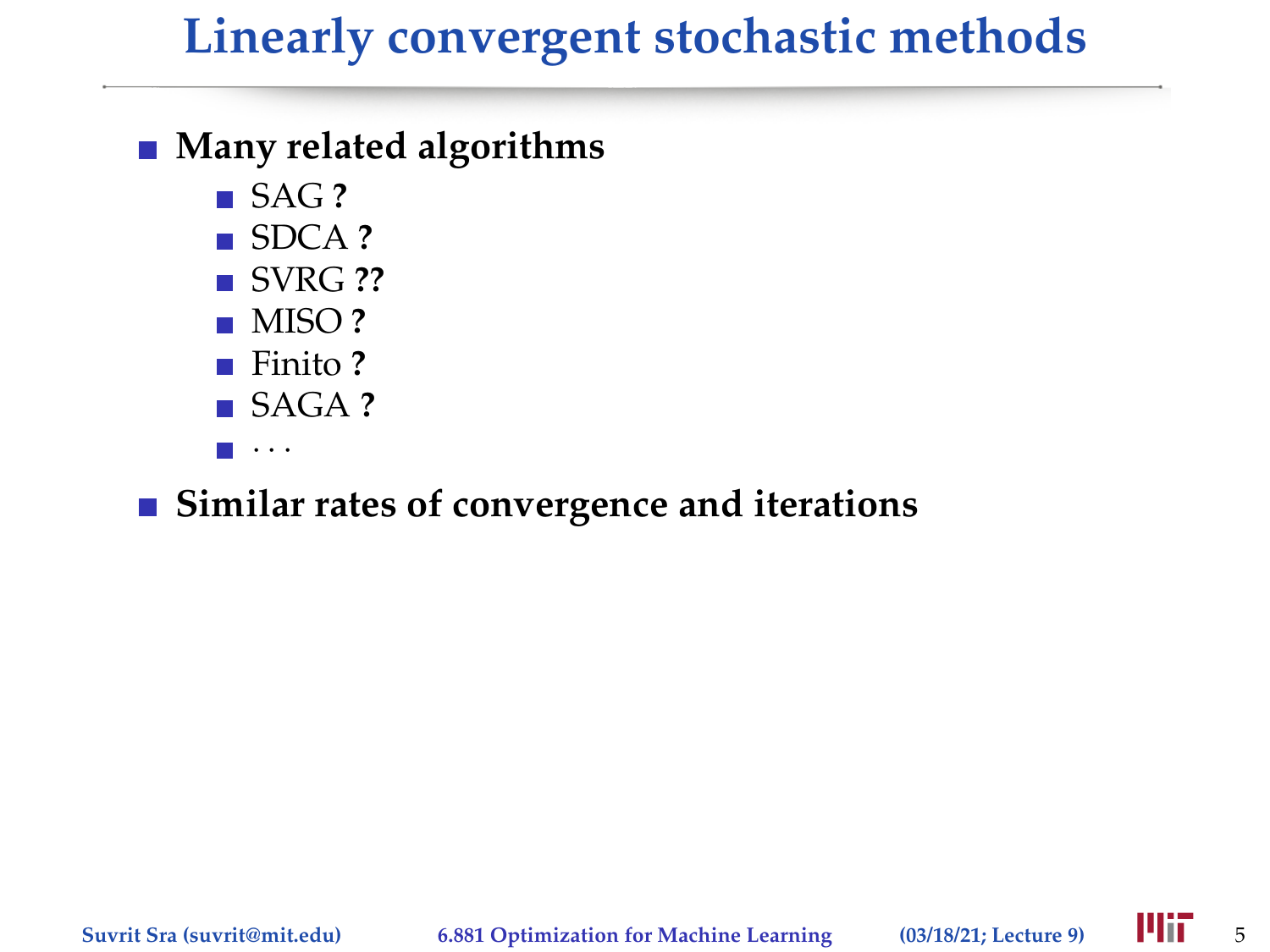## **Linearly convergent stochastic methods**

#### **Many related algorithms**

- SAG ?
- SDCA **?**
- SVRG ??
- MISO **?**
- Finito **?**
- SAGA **?**
- · · · **I**

#### **Similar rates of convergence and iterations**

- **Different interpretations and proofs / proof lengths**
	- Lazy gradient evaluations
	- Variance reduction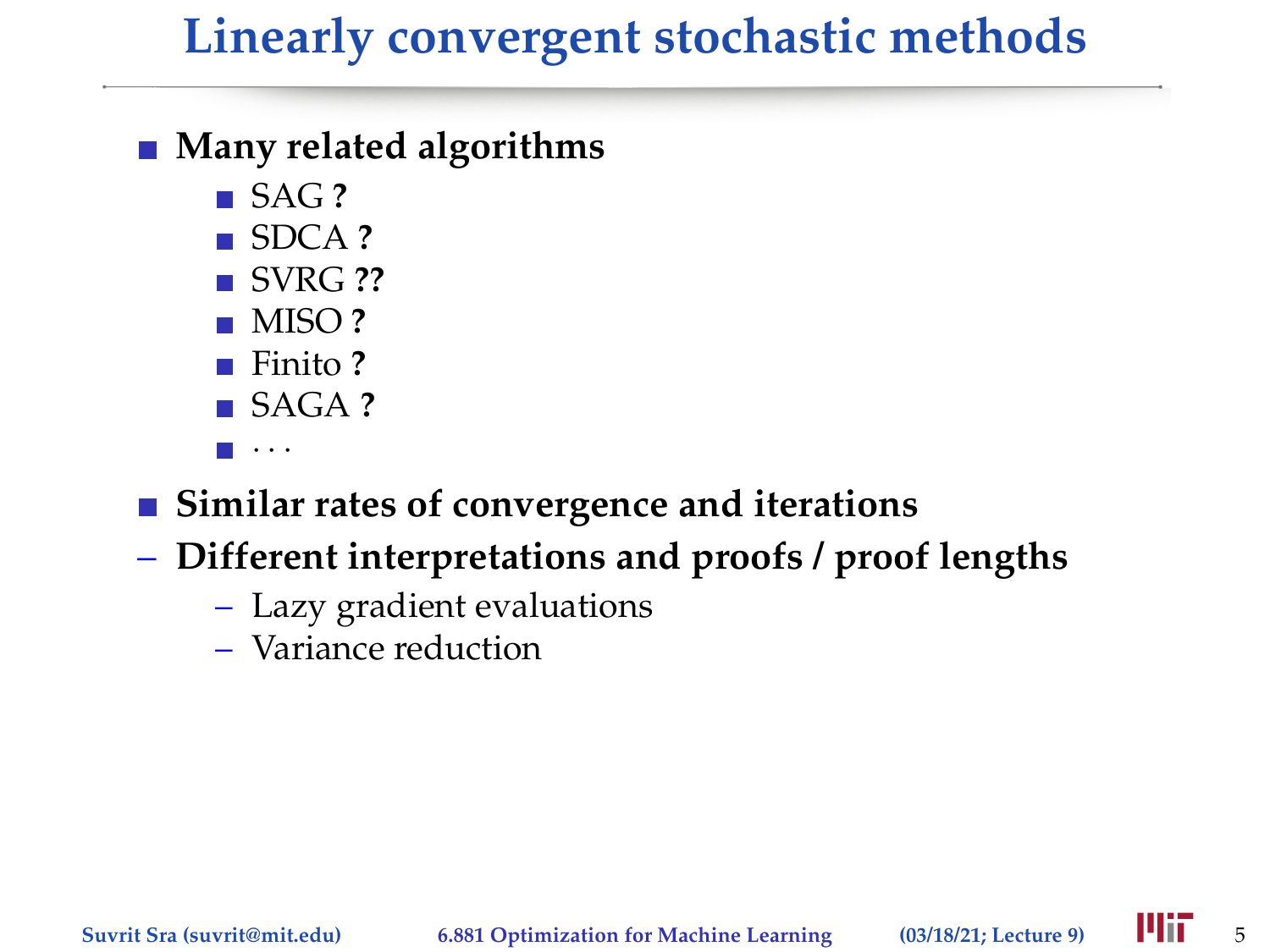### **Running-time comparisons (strongly-convex)**

- $\blacktriangleright$  **Assumptions**:  $f(x) = \frac{1}{n} \sum_{i=1}^{n} f_i(x)$ 
	- Each *f<sup>i</sup>* convex *L*-smooth and *f* is µ-strongly convex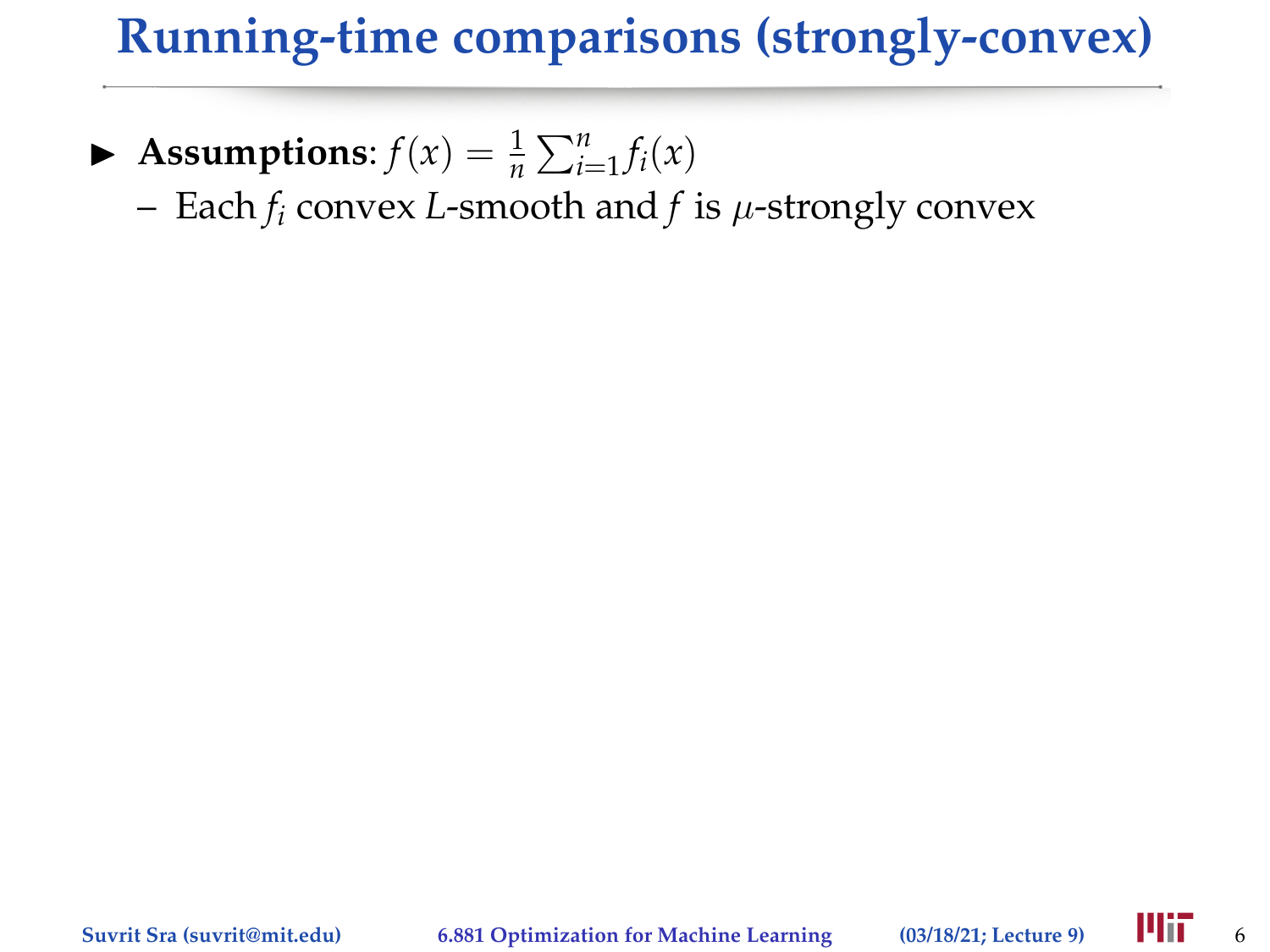### **Running-time comparisons (strongly-convex)**

- $\blacktriangleright$  **Assumptions**:  $f(x) = \frac{1}{n} \sum_{i=1}^{n} f_i(x)$ 
	- Each  $f_i$  convex *L*-smooth and  $f$  is  $\mu$ -strongly convex

| Stochastic gradient descent  | $d\times$  | $\mu$ |                            |
|------------------------------|------------|-------|----------------------------|
| Gradient descent             |            |       | $\times$ log $\frac{1}{5}$ |
| Accelerated gradient descent | $d \times$ |       | $\times$ log $\frac{1}{5}$ |
| SAG/SVRG                     |            |       | $\times$ log $\frac{1}{5}$ |
|                              |            |       |                            |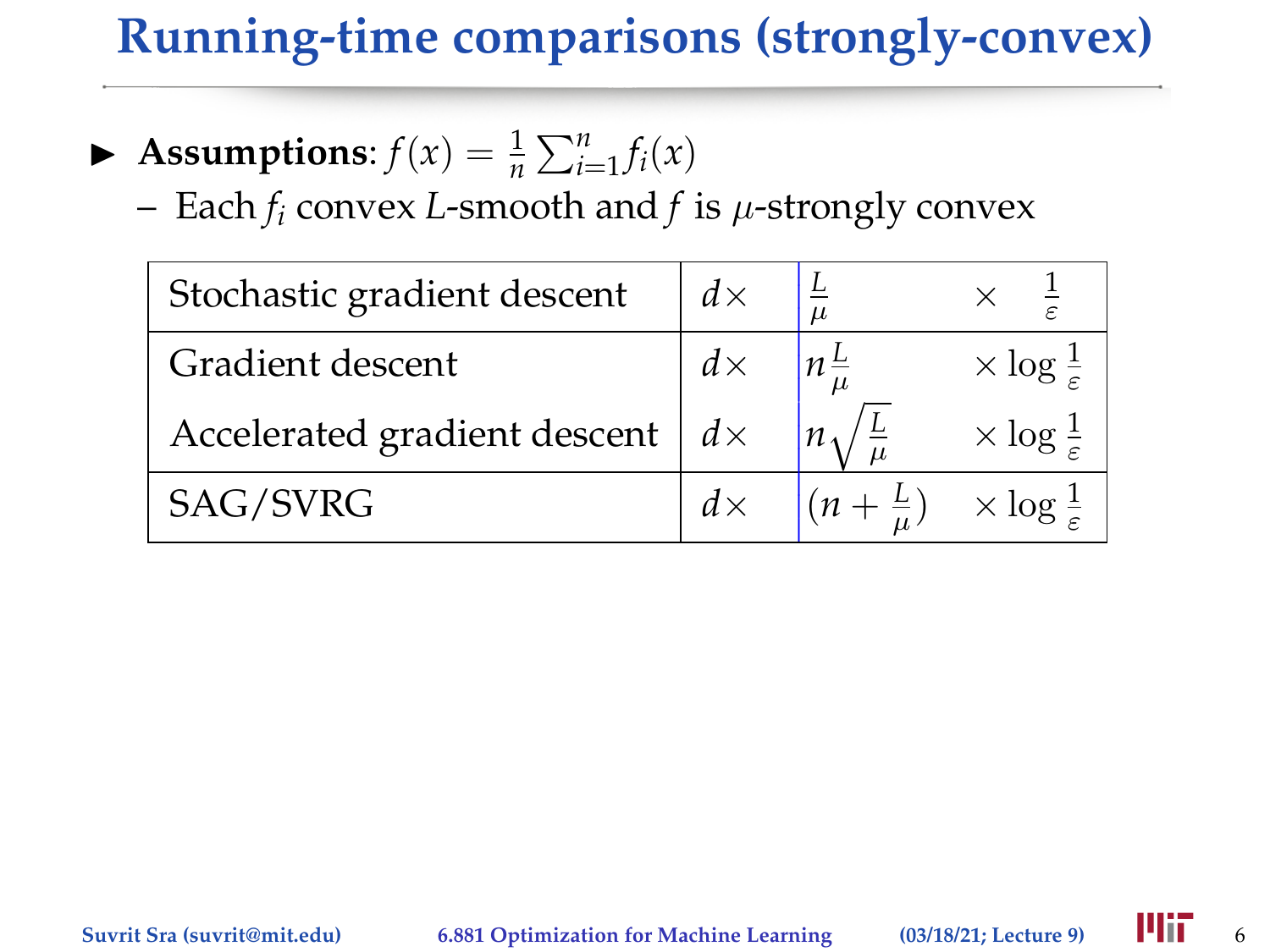## **Running-time comparisons (strongly-convex)**

- $\blacktriangleright$  **Assumptions**:  $f(x) = \frac{1}{n} \sum_{i=1}^{n} f_i(x)$ 
	- Each  $f_i$  convex *L*-smooth and  $f$  is  $\mu$ -strongly convex

| Stochastic gradient descent  | $d\times$  |                            |
|------------------------------|------------|----------------------------|
| Gradient descent             |            | $\times$ log $\frac{1}{5}$ |
| Accelerated gradient descent | $d \times$ | $\times$ log $\frac{1}{5}$ |
| SAG/SVRG                     |            | $\times$ log $\frac{1}{5}$ |
|                              |            |                            |

- ▶ Beating lower bounds ??: with additional assumptions
	- (1) stochastic gradient: exponential rate for finite sums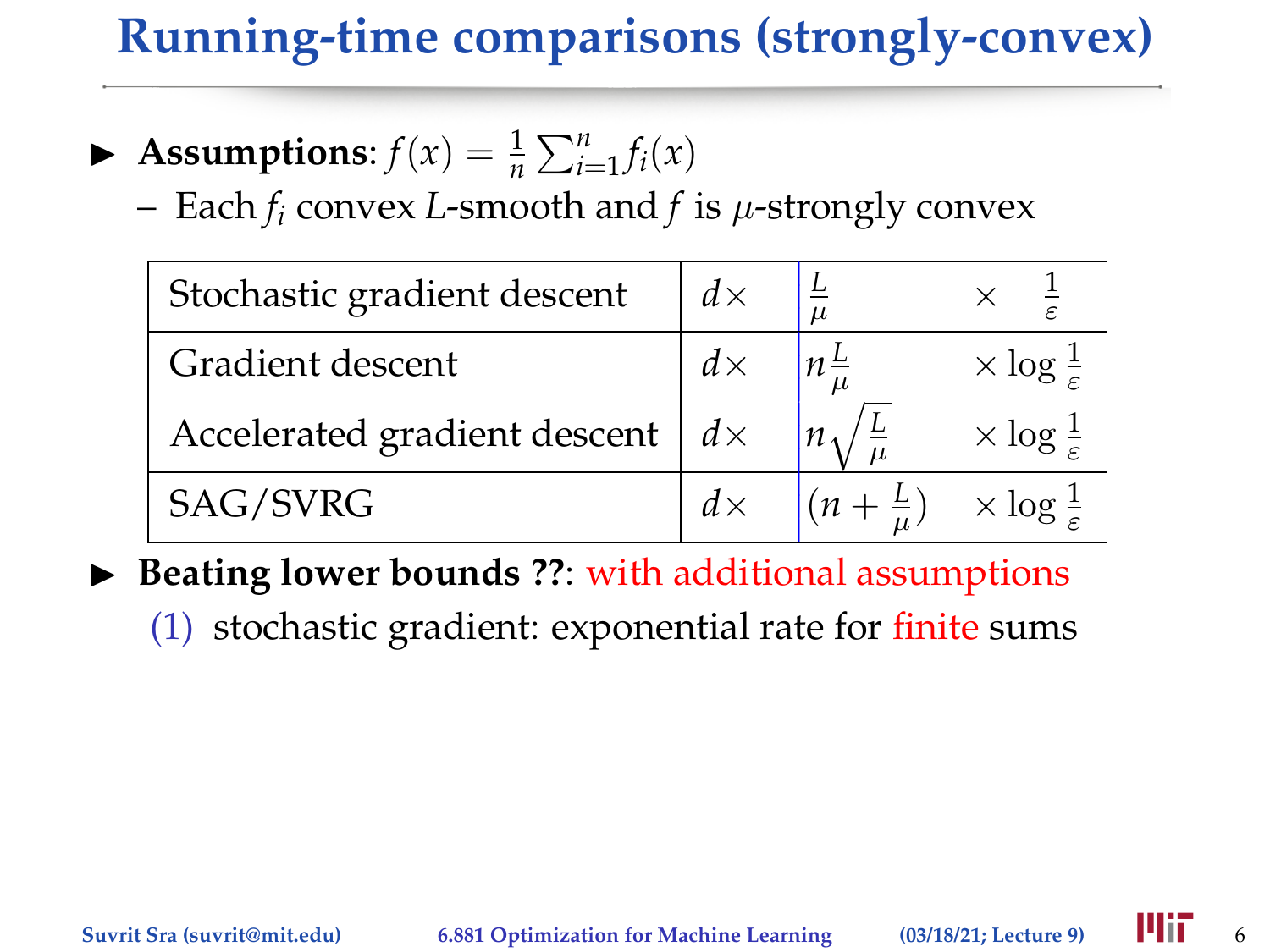## **Running-time comparisons (non-strongly-convex)**

- $\blacktriangleright$  **Assumptions**:  $f(x) = \frac{1}{n} \sum_{i=1}^{n} f_i(x)$ 
	- Each *f<sup>i</sup>* convex *L*-smooth
	- Ill conditioned problems: *f* may not be strongly-convex

| Stochastic gradient descent         | $d \times$ |                 |
|-------------------------------------|------------|-----------------|
| Gradient descent                    | $d \times$ | $n/\varepsilon$ |
| Accelerated gradient descent $  dx$ |            |                 |
| SAG/SVRG                            |            |                 |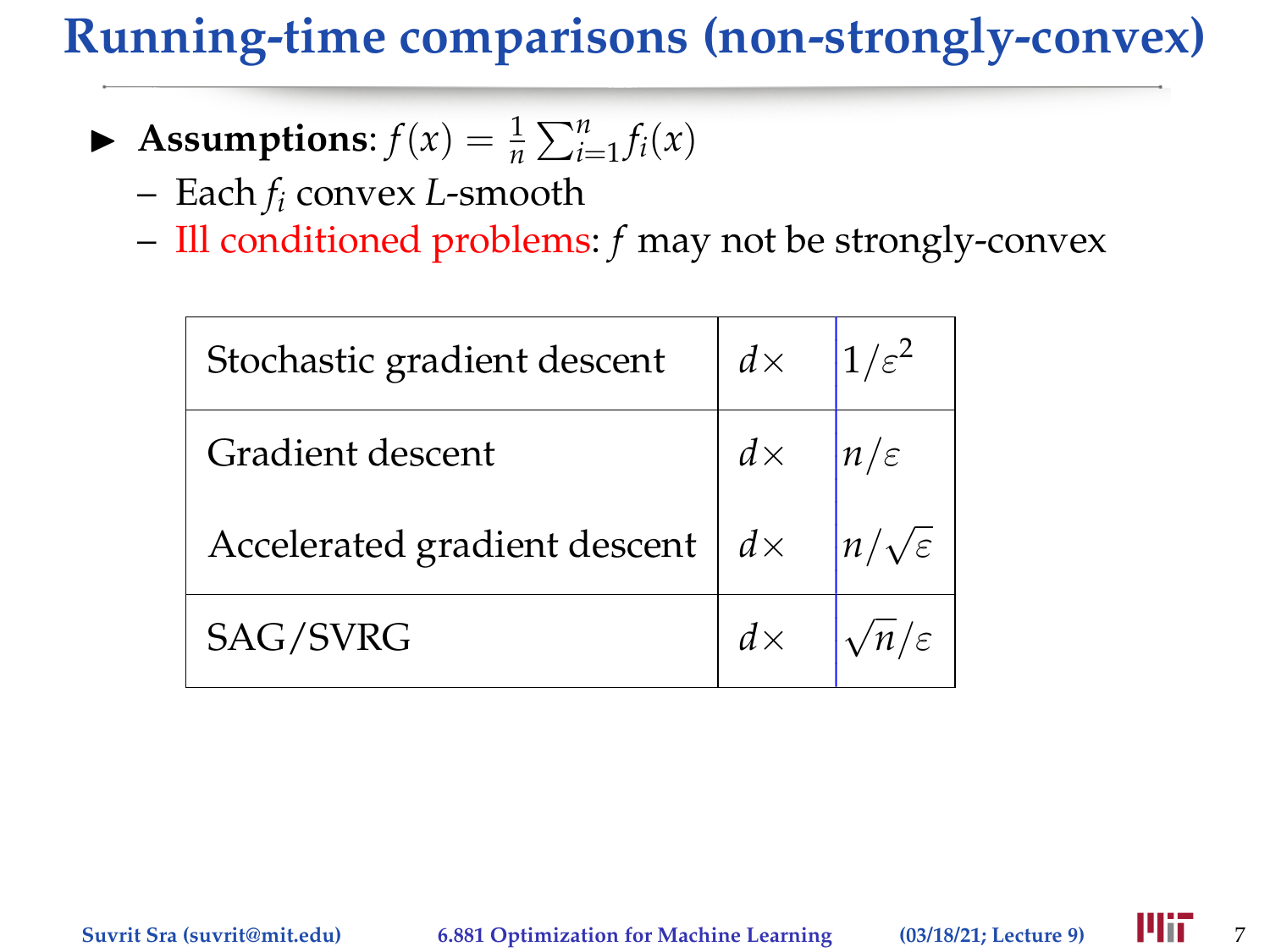## **Running-time comparisons (non-strongly-convex)**

- $\blacktriangleright$  **Assumptions**:  $f(x) = \frac{1}{n} \sum_{i=1}^{n} f_i(x)$ 
	- Each *f<sup>i</sup>* convex *L*-smooth
	- Ill conditioned problems: *f* may not be strongly-convex

| Stochastic gradient descent                  | $d \times$ |  |
|----------------------------------------------|------------|--|
| Gradient descent                             | $d \times$ |  |
| Accelerated gradient descent $\mid d \times$ |            |  |
| <b>SAG/SVRG</b>                              |            |  |

- $\blacktriangleright$  Adaptivity to potentially hidden strong convexity
- $\triangleright$  No need to know the local/global strong-convexity constant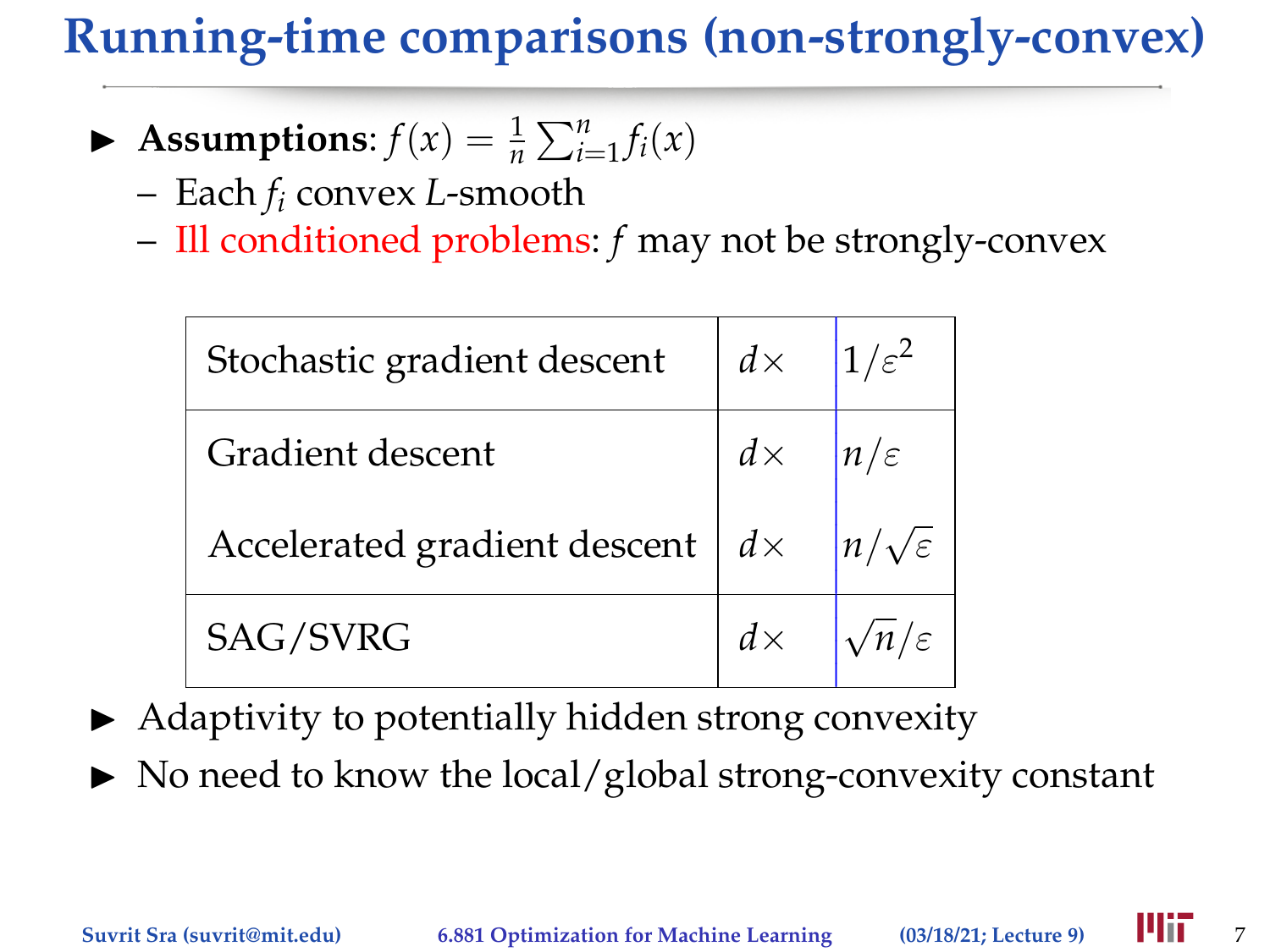#### **Experimental results (logistic regression)**

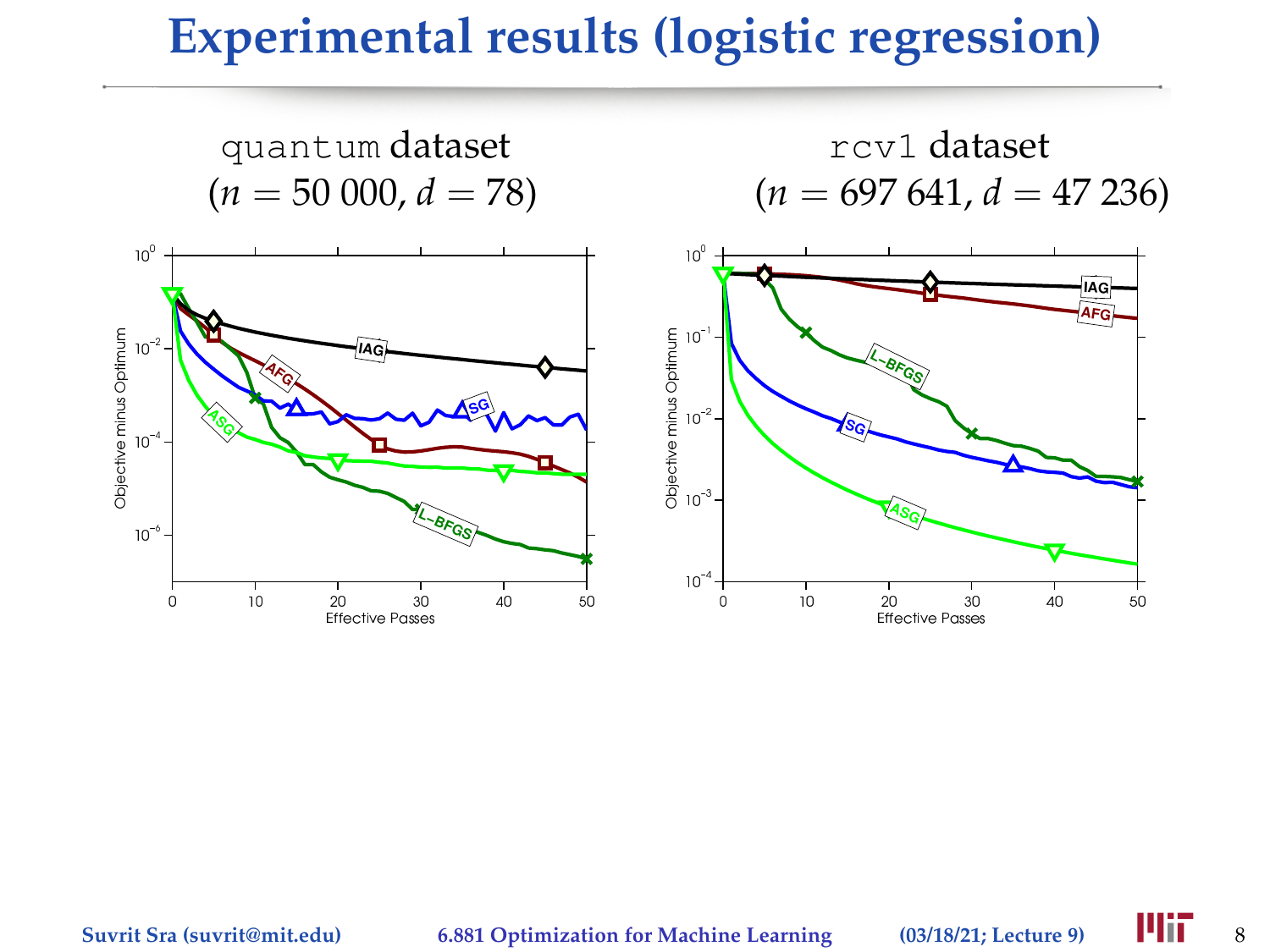#### **Experimental results (logistic regression)**

quantum dataset<br>  $(n = 50000, d = 78)$ <br>  $(n = 697641, d = 697641)$ 

 $(n = 697 641, d = 47 236)$ 

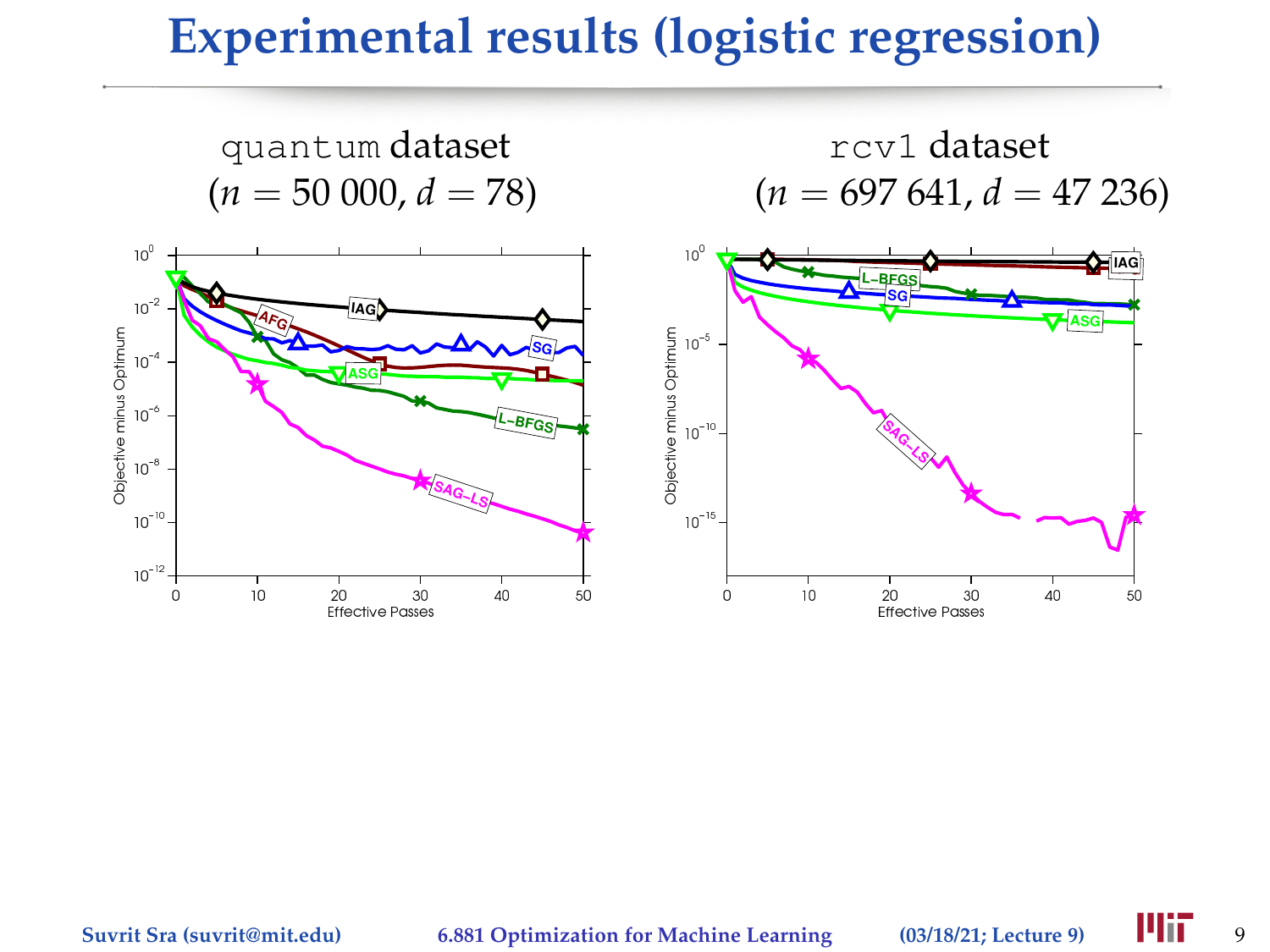### **Stochastic variance reduced gradient (SVRG)**



- two gradient evaluations per inner step
- Two parameters: length of epochs + step-size  $\gamma$
- Linear convergence rate, simple proof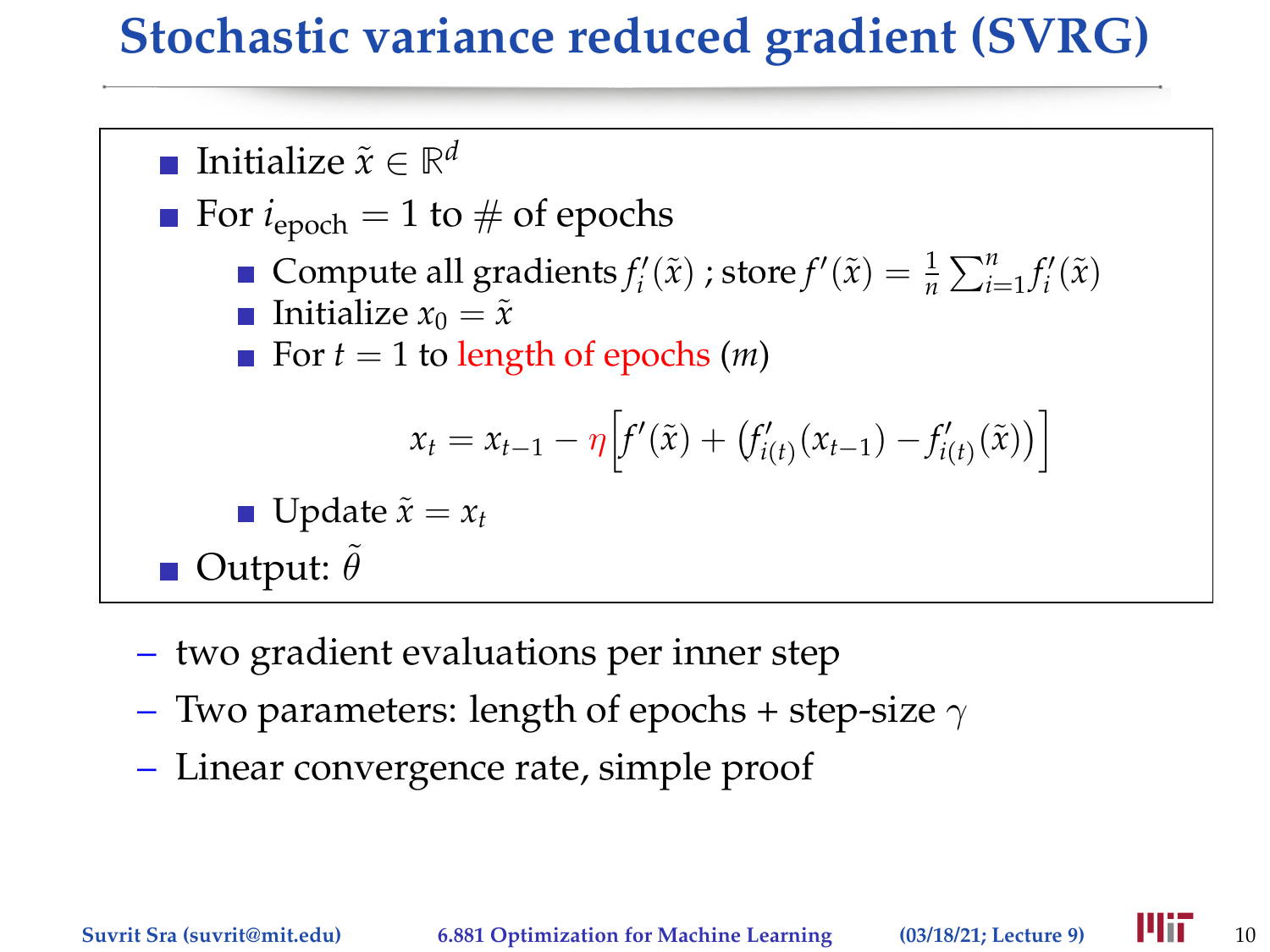#### **Key Idea: Variance reduction**

**Principle**: reducing variance of sample of *X* by using a sample from another random variable *Y* with known expectation

$$
Z_{\alpha} = \alpha(X - Y) + \mathbb{E}Y
$$

**E**  $\mathbb{E}Z_{\alpha} = \alpha \mathbb{E}X + (1 - \alpha)\mathbb{E}Y$ 

- $var(Z_\alpha) = \alpha^2 \left[ var(X) + var(Y) 2cov(X, Y) \right]$
- $\alpha = 1$ : no bias,  $\alpha < 1$ : potential bias (but reduced variance)

■ Useful if *Y* positively correlated with *X*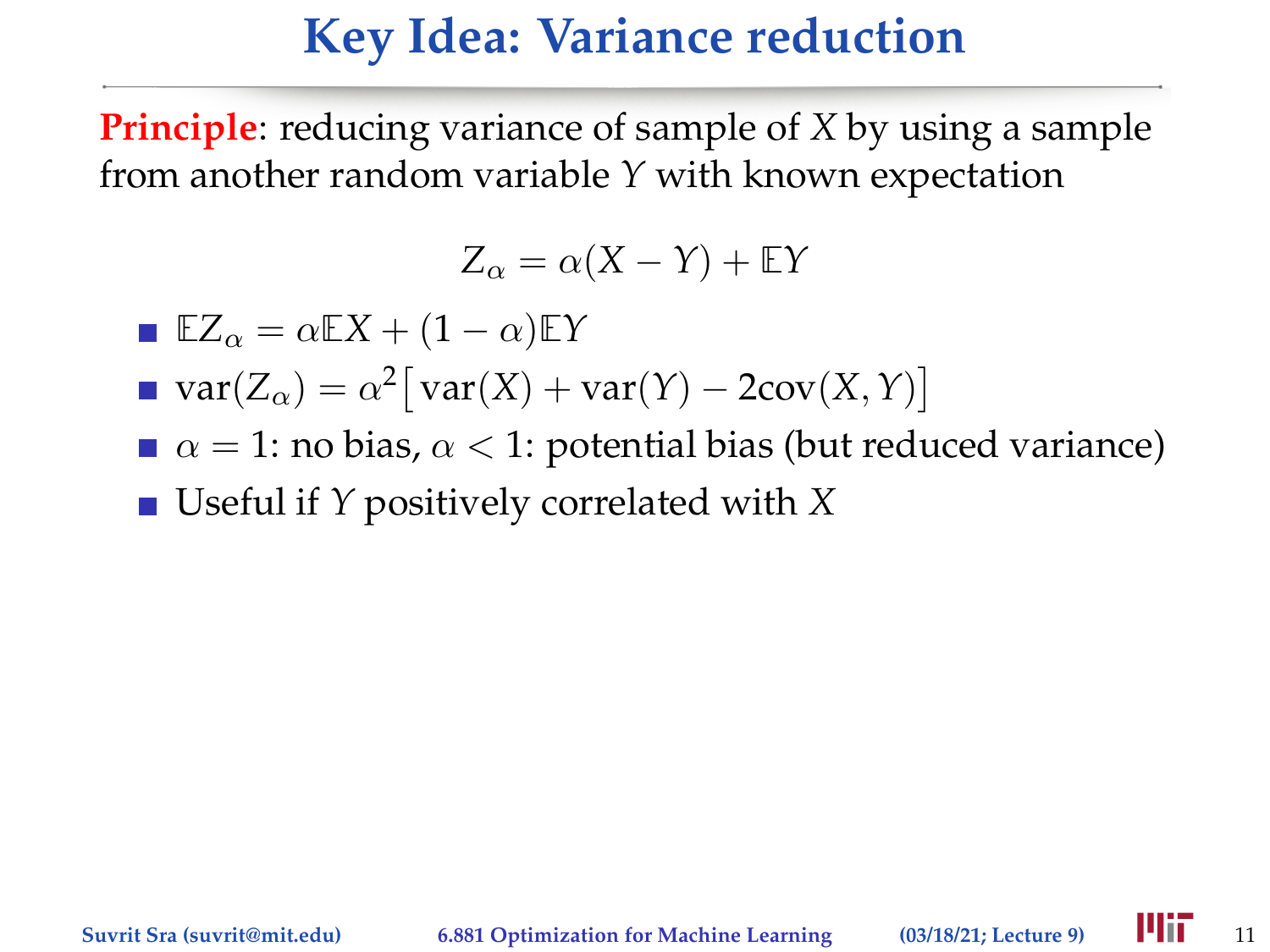#### **Key Idea: Variance reduction**

**Principle**: reducing variance of sample of *X* by using a sample from another random variable *Y* with known expectation

$$
Z_{\alpha} = \alpha(X - Y) + \mathbb{E}Y
$$

**E**  $\mathbb{E}Z_{\alpha} = \alpha \mathbb{E}X + (1 - \alpha)\mathbb{E}Y$ 

- $var(Z_\alpha) = \alpha^2 \left[ var(X) + var(Y) 2cov(X, Y) \right]$
- $\alpha = 1$ : no bias,  $\alpha < 1$ : potential bias (but reduced variance) ■ Useful if *Y* positively correlated with *X*

#### **Application to gradient estimation ??**

 $\text{SWRG: } X = f'_{i(k)}(x_{k-1}), \, Y = f'_{i(k)}(\tilde{x}), \, \alpha = 1, \, \text{with} \; \tilde{\theta} \; \text{stored}$  $\mathbb{E}Y = \frac{1}{n} \sum_{i=1}^{n} f'_i(\tilde{x})$  full gradient at  $\tilde{x}$ ;  $X - Y = f'_{i(k)}(x_{k-1}) - f'_{i(k)}(\tilde{x})$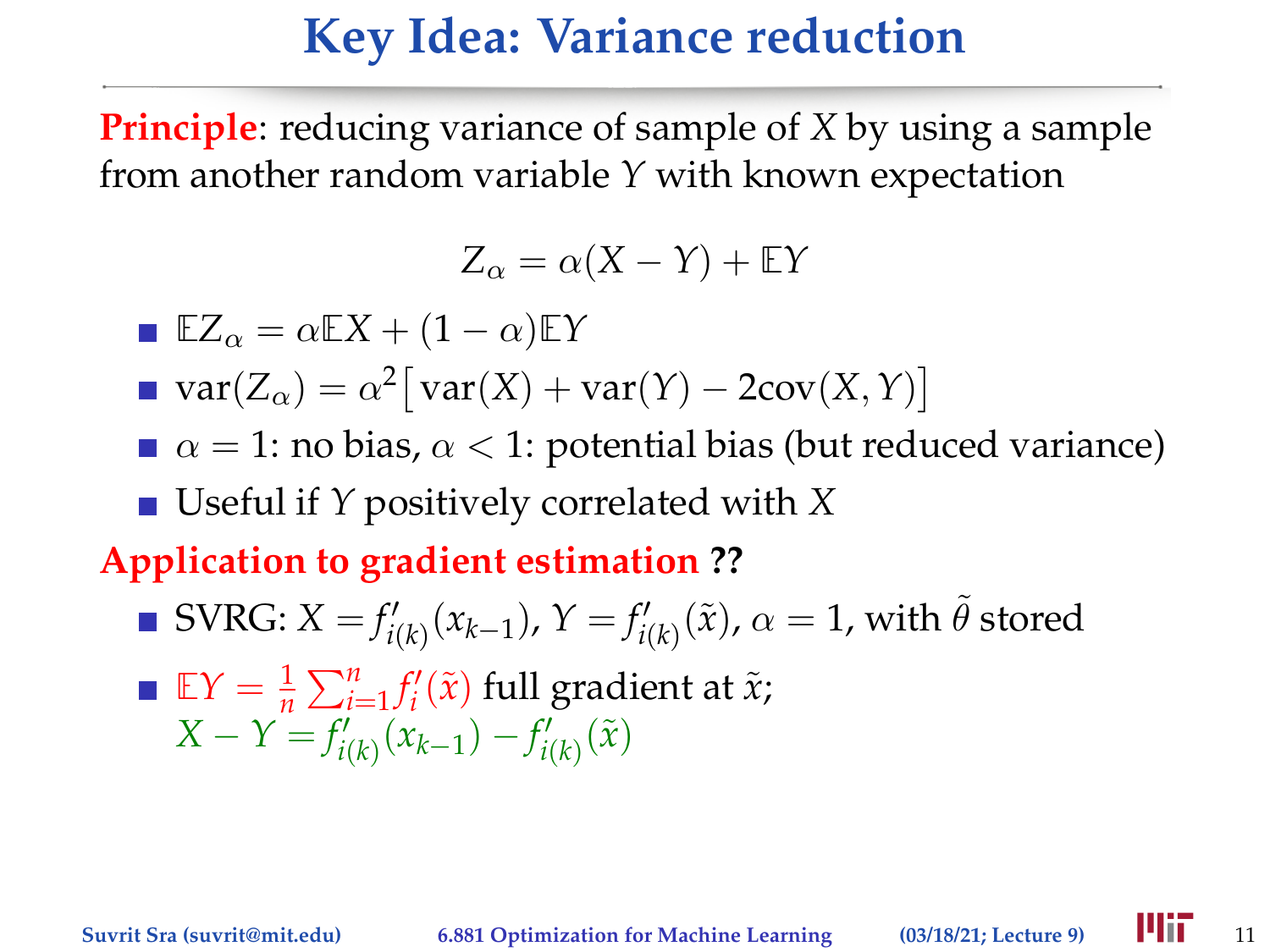**Theorem.** Let each  $f_i \in C^1_L$  be convex;  $f$  be  $\mu$ -strongly convex. Let *m* be such that  $\rho = \frac{1}{\mu \eta (1-2L\eta)m} + \frac{2L\eta}{1-2L\eta} < 1$ , then after *s* epochs  $\mathbb{E}[f(\tilde{x}_s) - f(x^*)] \leq \rho^s[f(\tilde{x}_0) - f(x^*)].$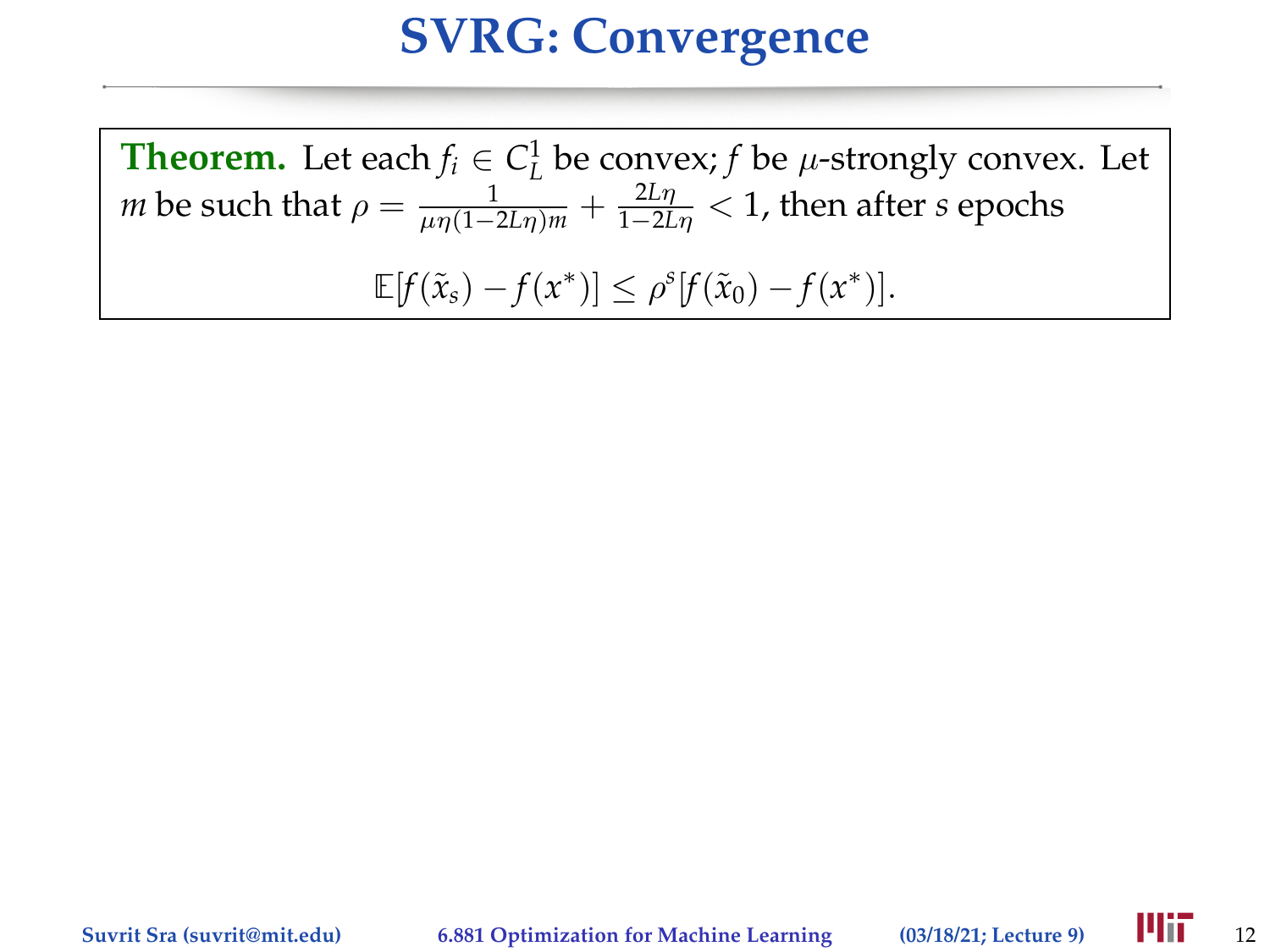**Theorem.** Let each  $f_i \in C^1_L$  be convex;  $f$  be  $\mu$ -strongly convex. Let *m* be such that  $\rho = \frac{1}{\mu \eta (1-2L\eta)m} + \frac{2L\eta}{1-2L\eta} < 1$ , then after *s* epochs  $\mathbb{E}[f(\tilde{x}_s) - f(x^*)] \leq \rho^s[f(\tilde{x}_0) - f(x^*)].$ 

*Proof.* Let's consider a proof for a simpler version where

$$
\tilde{x}_{s+1} = x_s^j \quad j \in U(0,1,\ldots,m-1),
$$

instead of using  $\tilde{x}_{s+1} = x_s^m$  (makes analysis easier).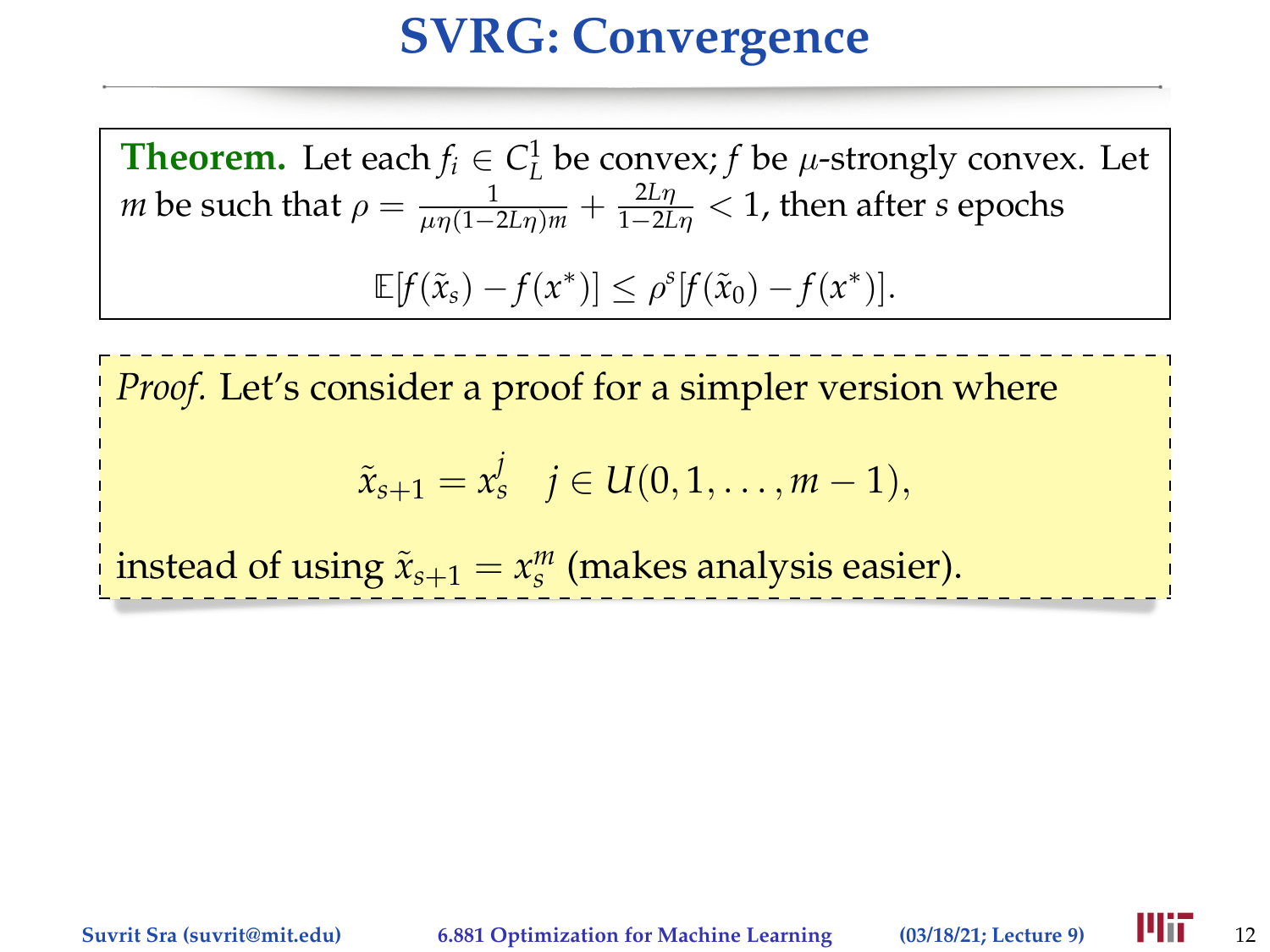Let  $g_s^t := \nabla f_{i(t)}(x_s^t) - \nabla f_{i(t)}(\tilde{x}_s) + \nabla f(\tilde{x}_s)$ . As before, using strong convexity, taking suitable expectations  $\mathbb{E}[\|x_s^{t+1} - x^*\|^2] = \mathbb{E}[\|x_s^t - \eta g_s^t - x^*\|^2]$  $=\mathbb{E}[\|x_s^t - x^*\|^2] - 2\eta \langle \mathbb{E}g_s^t, x_s^t - x^* \rangle + \eta^2 \mathbb{E}[\|g_s^t\|^2]$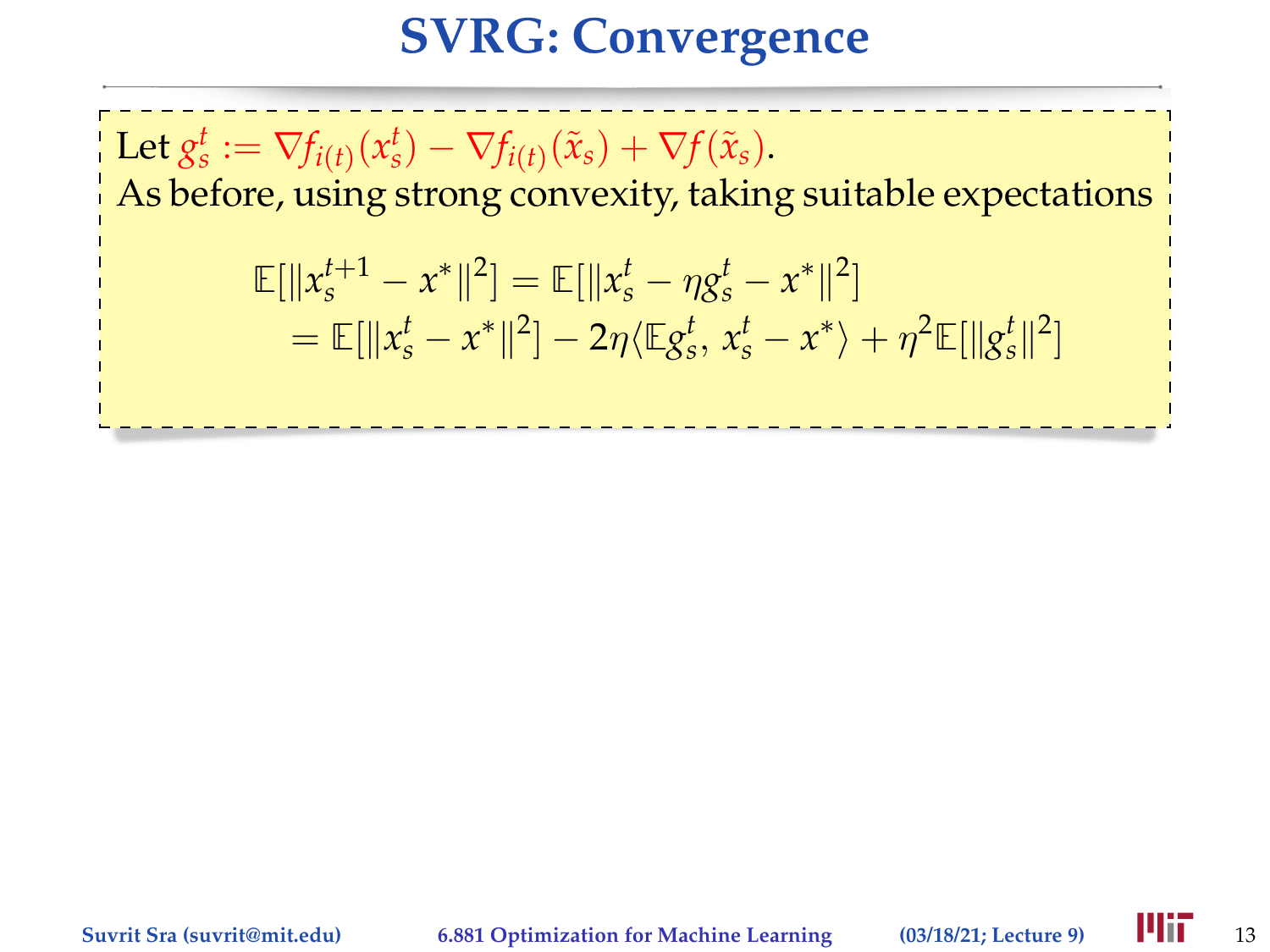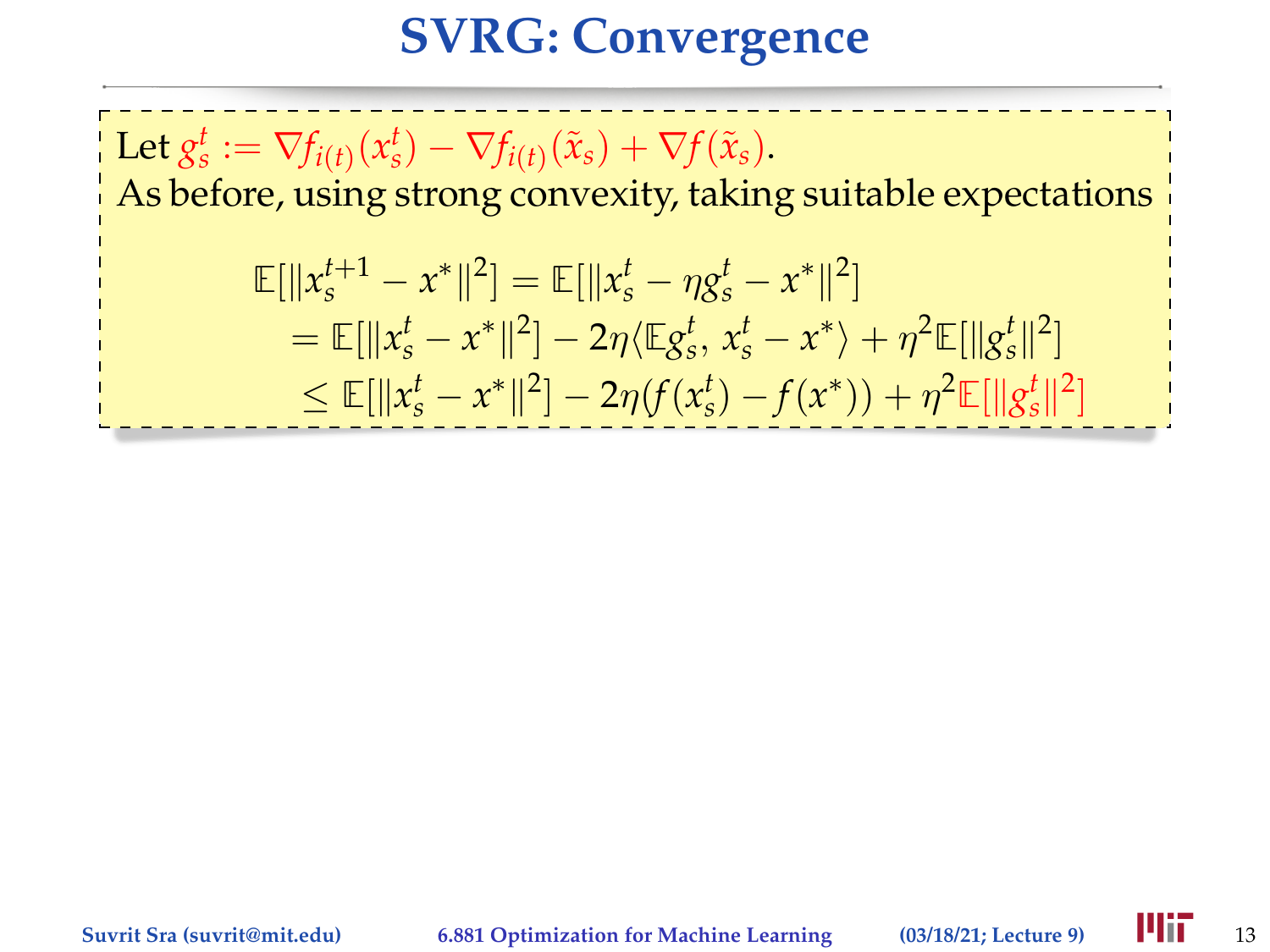Let  $g_s^t := \nabla f_{i(t)}(x_s^t) - \nabla f_{i(t)}(\tilde{x}_s) + \nabla f(\tilde{x}_s)$ . As before, using strong convexity, taking suitable expectations  $\mathbb{E}[\|x_s^{t+1} - x^*\|^2] = \mathbb{E}[\|x_s^t - \eta g_s^t - x^*\|^2]$  $=\mathbb{E}[\|x_s^t - x^*\|^2] - 2\eta \langle \mathbb{E}g_s^t, x_s^t - x^* \rangle + \eta^2 \mathbb{E}[\|g_s^t\|^2]$  $\leq \mathbb{E}[\|x_s^t - x^*\|^2] - 2\eta(f(x_s^t) - f(x^*)) + \eta^2 \mathbb{E}[\|g_s^t\|^2]$ **Key step:** Controlling the noise term  $\mathbb{E}[\Vert g_s^t \Vert^2]$ . In particular, we want to bound it in terms of the objective function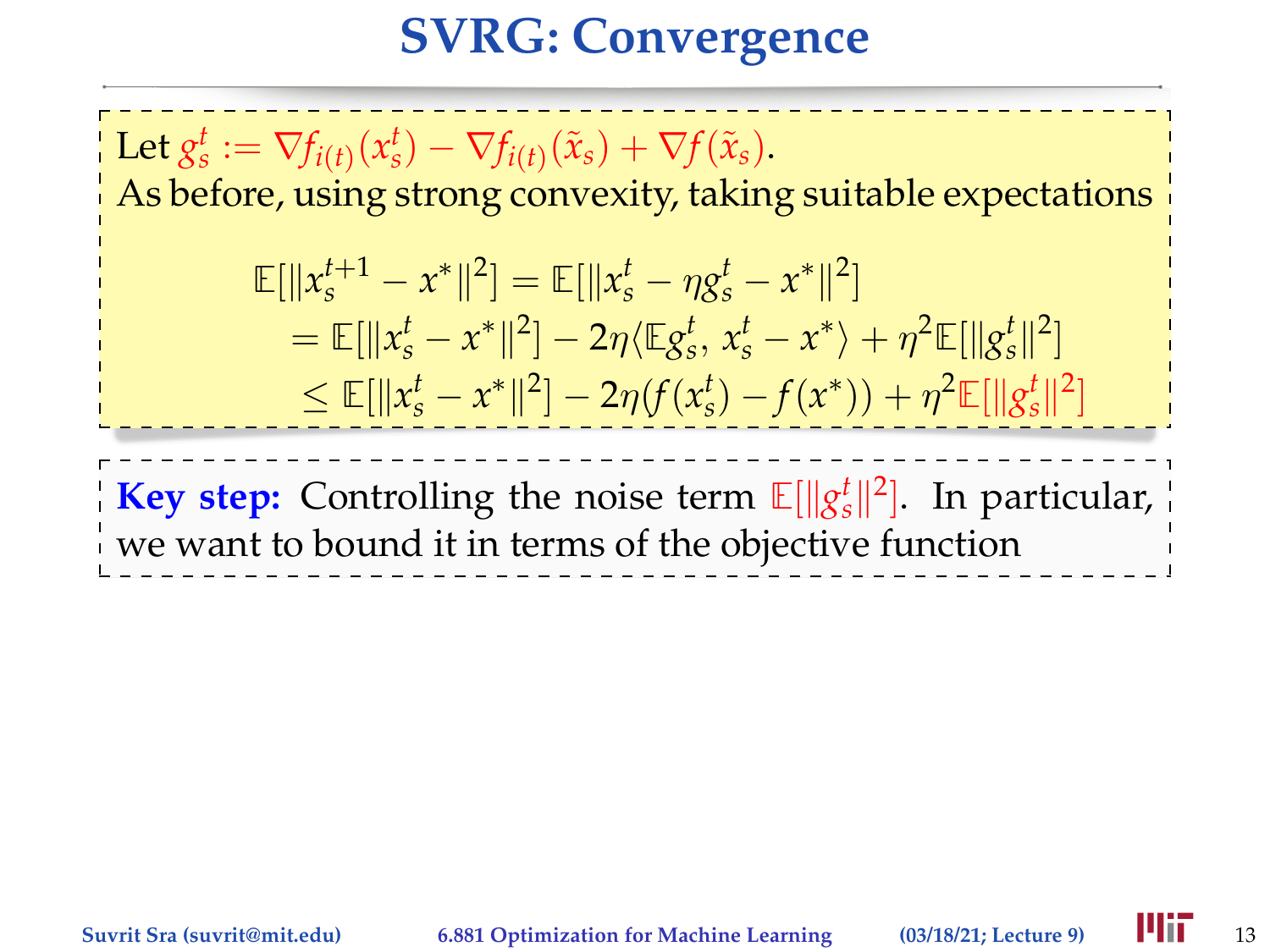**Lemma** 
$$
\mathbb{E}[\|g_s^t\|^2] \leq 4L(f(x_s^t) - f(x^*) + f(\tilde{x}_s) - f(x^*))
$$

**Intuition:** If  $x_s^t \approx \tilde{x}_s \approx x^*$ , so  $\mathbb{E}[\Vert g_s^t \Vert^2] \approx 0$  (reduced variance possible)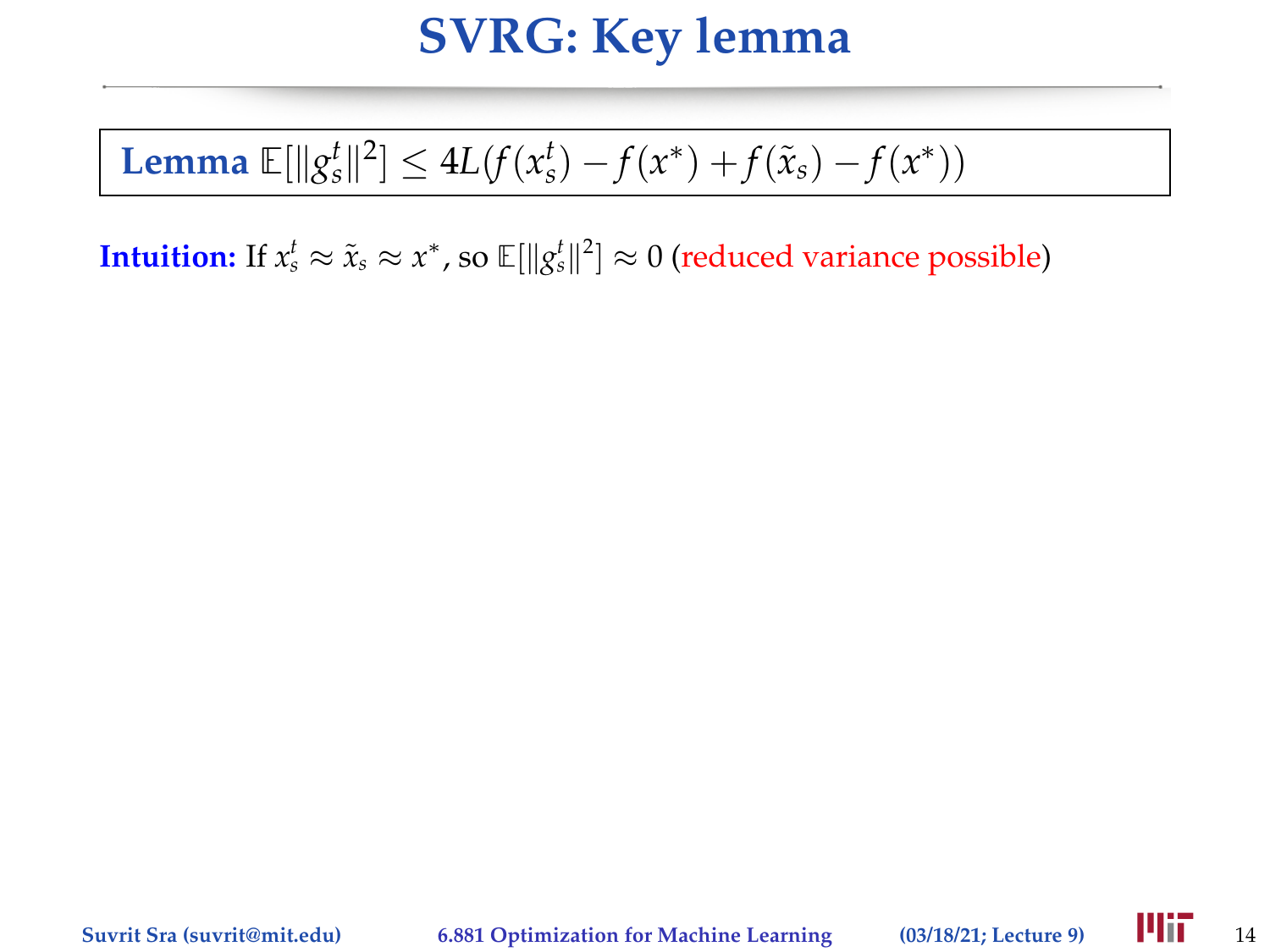**Lemma** 
$$
\mathbb{E}[\|g_s^t\|^2] \leq 4L(f(x_s^t) - f(x^*) + f(\tilde{x}_s) - f(x^*))
$$

**Intuition:** If  $x_s^t \approx \tilde{x}_s \approx x^*$ , so  $\mathbb{E}[\Vert g_s^t \Vert^2] \approx 0$  (reduced variance possible)

Conditional on everything prior to  $x_s^{t+1}$ , key lemma yields

 $\mathbb{E}[\|x^{t+1}_s - x^*\|^2] \leq \|x^t_s - x^*\|^2 - 2\eta (f(x^t_s) - f(x^*)) + \eta^2 \mathbb{E}[\|g^t_s\|^2]$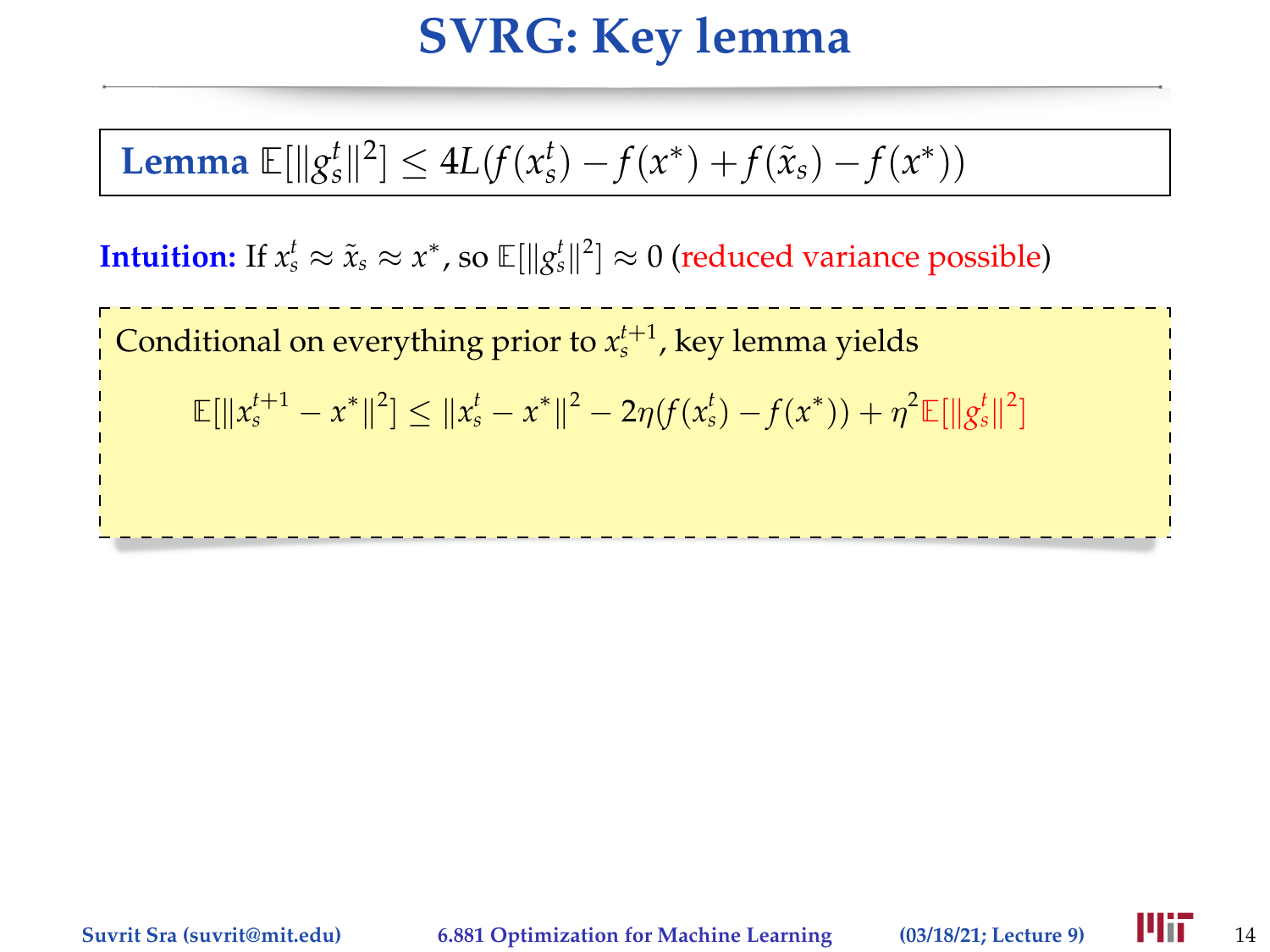**Lemma** 
$$
\mathbb{E}[\|g_s^t\|^2] \leq 4L(f(x_s^t) - f(x^*) + f(\tilde{x}_s) - f(x^*))
$$

**Intuition:** If  $x_s^t \approx \tilde{x}_s \approx x^*$ , so  $\mathbb{E}[\Vert g_s^t \Vert^2] \approx 0$  (reduced variance possible)

Conditional on everything prior to  $x_s^{t+1}$ , key lemma yields  $\mathbb{E}[\|x^{t+1}_s - x^*\|^2] \leq \|x^t_s - x^*\|^2 - 2\eta (f(x^t_s) - f(x^*)) + \eta^2 \mathbb{E}[\|g^t_s\|^2]$  $\leq ||x_s^t - x^*||^2 - 2\eta (f(x_s^t) - f(x^*)) + 4L\eta^2 [f(x_s^t) - f(x^*) + f(\tilde{x}_s) - f(x^*)]$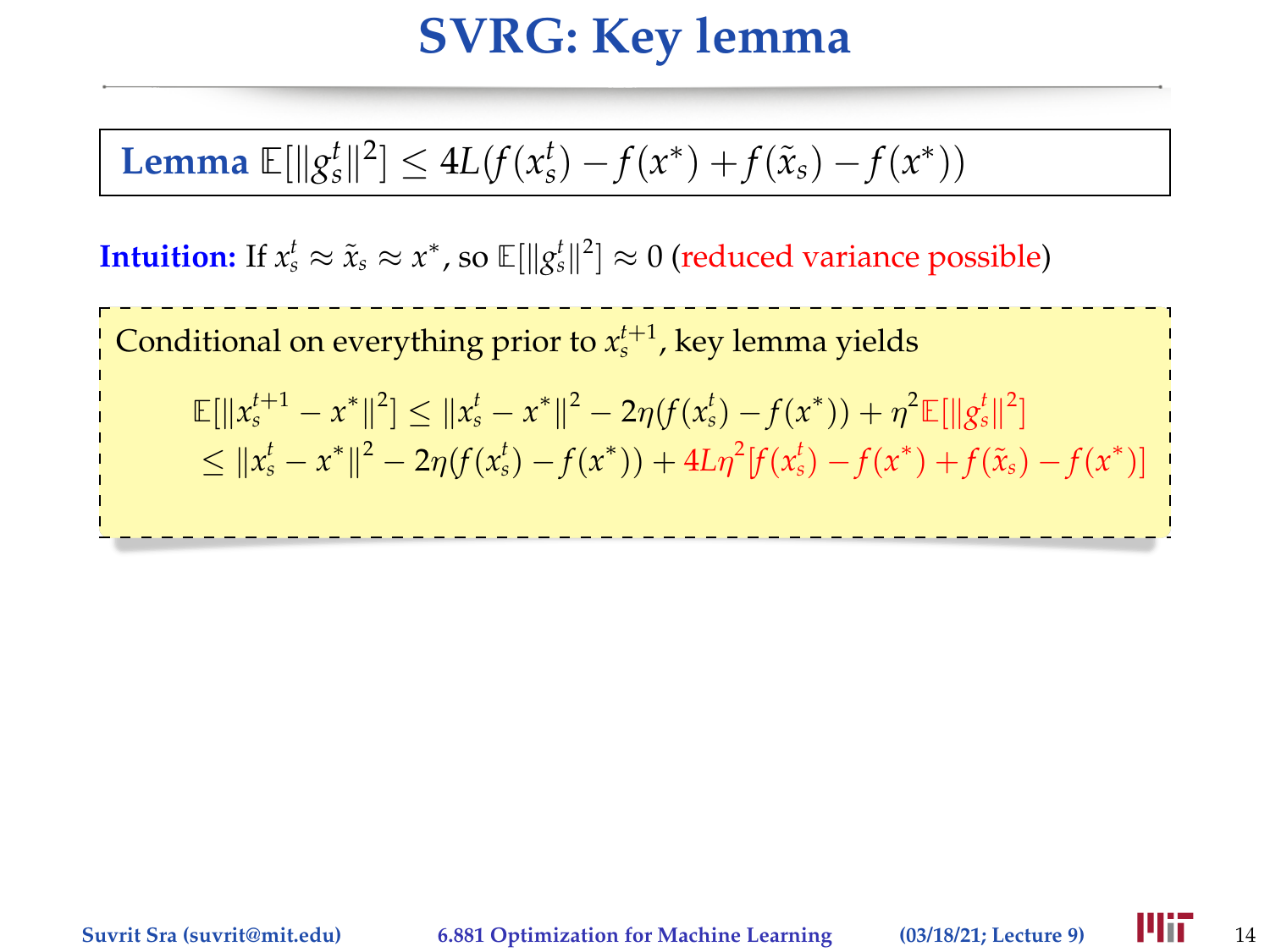**Lemma** 
$$
\mathbb{E}[\|g_s^t\|^2] \leq 4L(f(x_s^t) - f(x^*) + f(\tilde{x}_s) - f(x^*))
$$

**Intuition:** If  $x_s^t \approx \tilde{x}_s \approx x^*$ , so  $\mathbb{E}[\Vert g_s^t \Vert^2] \approx 0$  (reduced variance possible)

Conditional on everything prior to  $x_s^{t+1}$ , key lemma yields  $\mathbb{E}[\|x^{t+1}_s - x^*\|^2] \leq \|x^t_s - x^*\|^2 - 2\eta (f(x^t_s) - f(x^*)) + \eta^2 \mathbb{E}[\|g^t_s\|^2]$  $\leq ||x_s^t - x^*||^2 - 2\eta (f(x_s^t) - f(x^*)) + 4L\eta^2 [f(x_s^t) - f(x^*) + f(\tilde{x}_s) - f(x^*)]$  $\begin{aligned} \mathcal{L} &= \|\mathbf{x}_s^t - \mathbf{x}^*\|^2 - 2\eta(1 - 2L\eta)[f(\mathbf{x}_s^t) - f(\mathbf{x}^*)] + 4L\eta^2[f(\tilde{\mathbf{x}}_s) - f(\mathbf{x}^*)] \end{aligned}$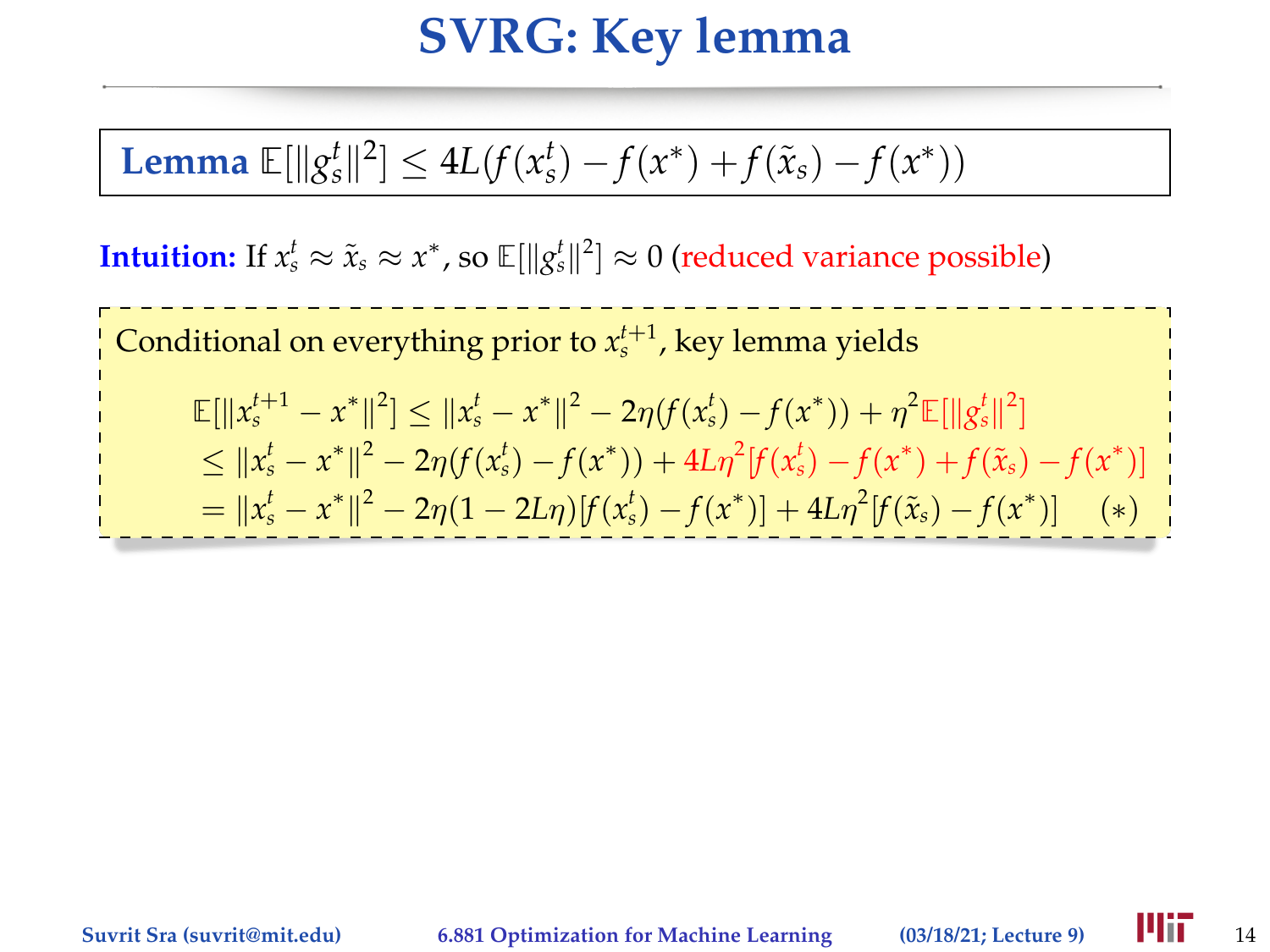**Lemma** 
$$
\mathbb{E}[\|g_s^t\|^2] \leq 4L(f(x_s^t) - f(x^*) + f(\tilde{x}_s) - f(x^*))
$$

**Intuition:** If  $x_s^t \approx \tilde{x}_s \approx x^*$ , so  $\mathbb{E}[\Vert g_s^t \Vert^2] \approx 0$  (reduced variance possible)

Conditional on everything prior to  $x_s^{t+1}$ , key lemma yields  $\mathbb{E}[\|x^{t+1}_s - x^*\|^2] \leq \|x^t_s - x^*\|^2 - 2\eta (f(x^t_s) - f(x^*)) + \eta^2 \mathbb{E}[\|g^t_s\|^2]$  $\leq ||x_s^t - x^*||^2 - 2\eta (f(x_s^t) - f(x^*)) + 4L\eta^2 [f(x_s^t) - f(x^*) + f(\tilde{x}_s) - f(x^*)]$  $\begin{aligned} \mathcal{L} &= \|\mathbf{x}_s^t - \mathbf{x}^*\|^2 - 2\eta(1 - 2L\eta)[f(\mathbf{x}_s^t) - f(\mathbf{x}^*)] + 4L\eta^2[f(\tilde{\mathbf{x}}_s) - f(\mathbf{x}^*)] \end{aligned}$ 

Since we set  $\tilde{x}_{s+1} = x_s^j \quad j \in U(0,1,\ldots,m-1)$  we get  $2\eta(1-2L\eta)m\mathbb{E}[f(\tilde{x}_{s+1})-f(x^*)]=2\eta(1-2L\eta)\sum^{m-1}\mathbb{E}[f(x_s^t)-f(x^*)]$ *mt*=0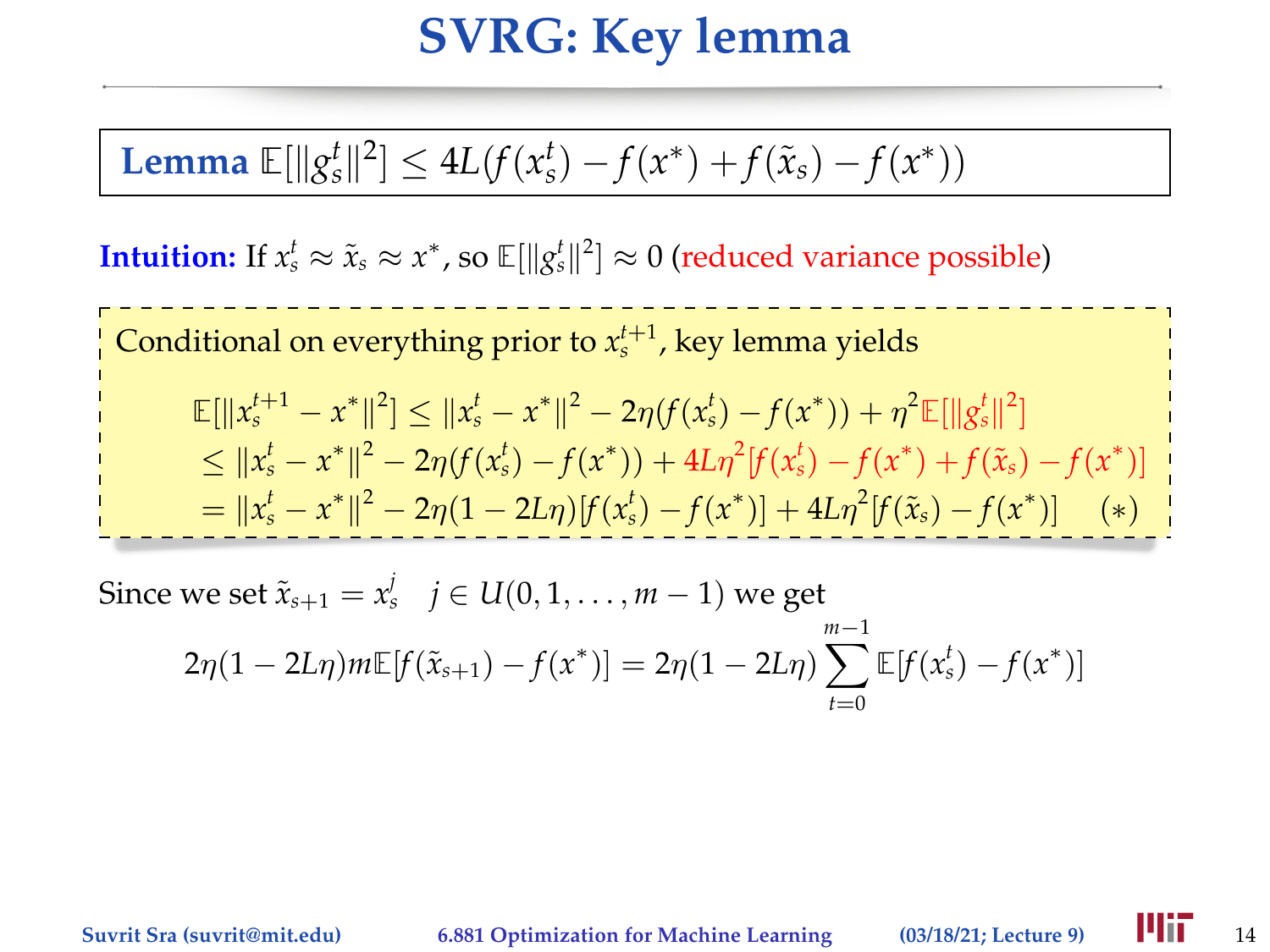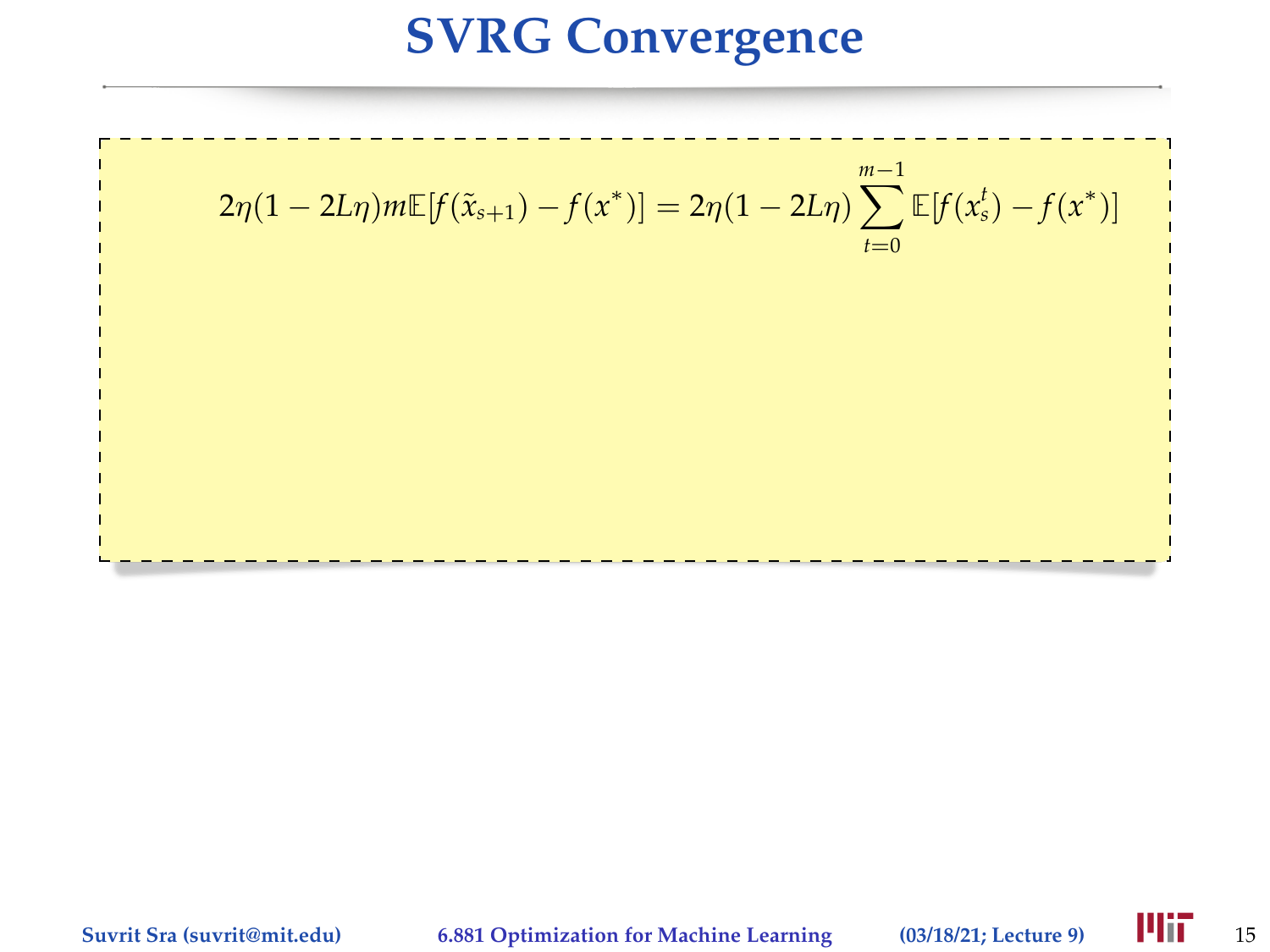$$
2\eta(1 - 2L\eta)m\mathbb{E}[f(\tilde{x}_{s+1}) - f(x^*)] = 2\eta(1 - 2L\eta)\sum_{t=0}^{m-1}\mathbb{E}[f(x_s^t) - f(x^*)]
$$
  

$$
\leq \mathbb{E}[\|x_{s+1}^m - x^*\|^2] + 2\eta(1 - 2L\eta)\sum_{t=0}^{m-1}\mathbb{E}[f(x_s^t) - f(x^*)]
$$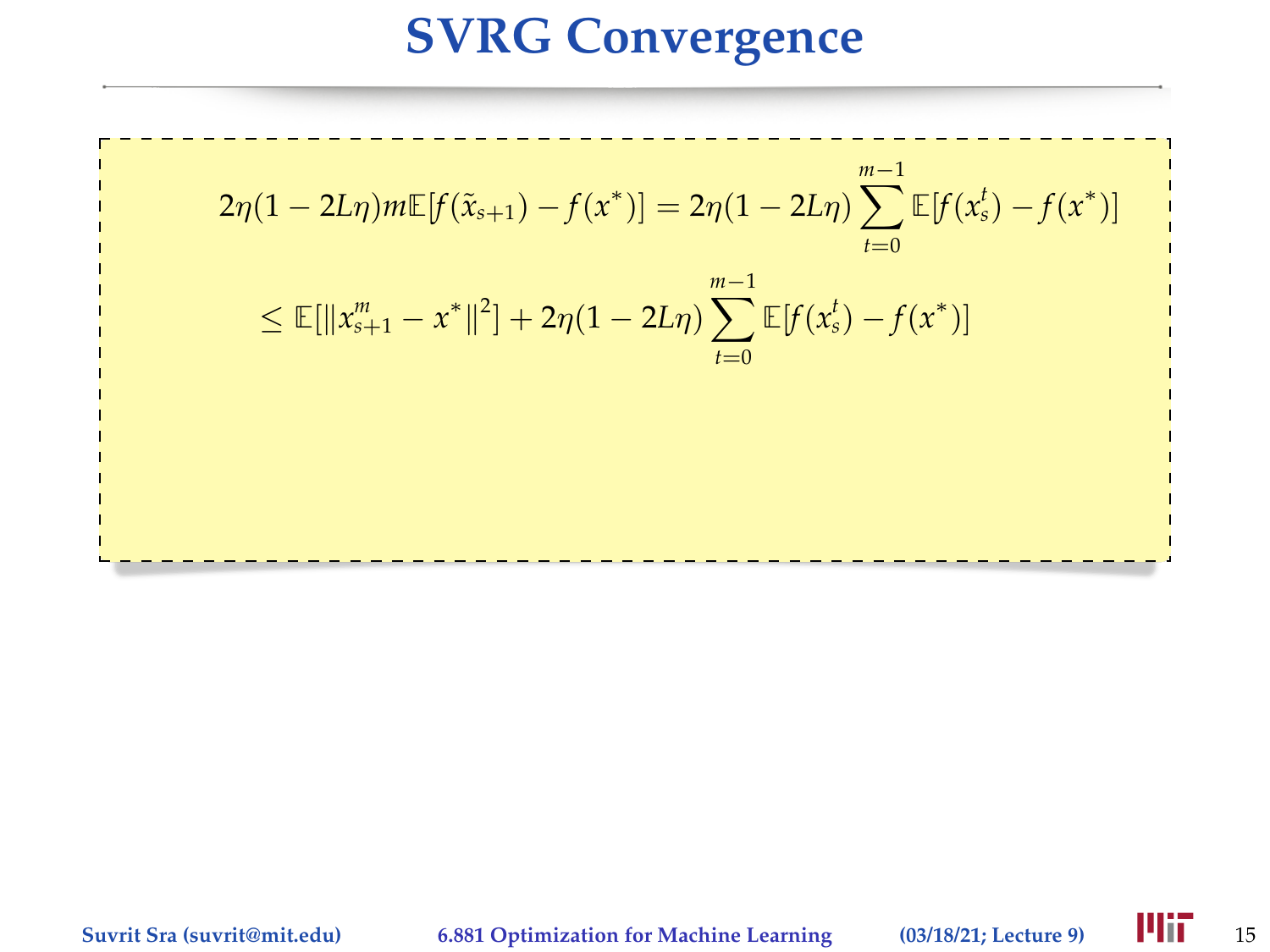$$
2\eta(1 - 2L\eta)m\mathbb{E}[f(\tilde{x}_{s+1}) - f(x^*)] = 2\eta(1 - 2L\eta)\sum_{t=0}^{m-1}\mathbb{E}[f(x_s^t) - f(x^*)]
$$
  
\n
$$
\leq \mathbb{E}[\|x_{s+1}^m - x^*\|^2] + 2\eta(1 - 2L\eta)\sum_{t=0}^{m-1}\mathbb{E}[f(x_s^t) - f(x^*)]
$$
  
\n
$$
\leq \mathbb{E}[\|x_{s+1}^0 - x^*\|^2] + 4Lm\eta^2[f(\tilde{x}_s) - f(x^*)] \qquad \text{(using (*))}
$$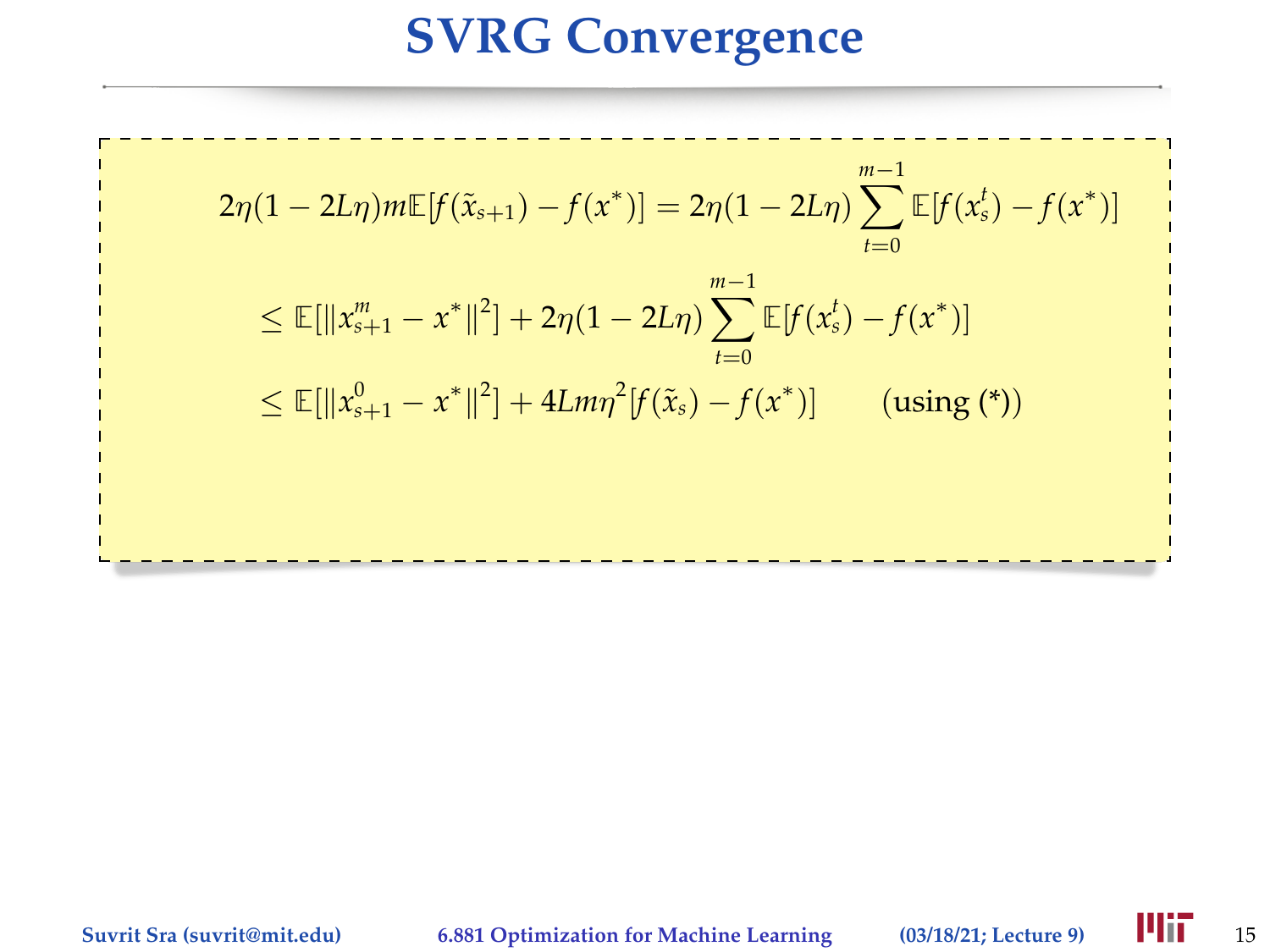$$
2\eta(1 - 2L\eta)m\mathbb{E}[f(\tilde{x}_{s+1}) - f(x^*)] = 2\eta(1 - 2L\eta)\sum_{t=0}^{m-1}\mathbb{E}[f(x_s^t) - f(x^*)]
$$
  
\n
$$
\leq \mathbb{E}[\|x_{s+1}^m - x^*\|^2] + 2\eta(1 - 2L\eta)\sum_{t=0}^{m-1}\mathbb{E}[f(x_s^t) - f(x^*)]
$$
  
\n
$$
\leq \mathbb{E}[\|x_{s+1}^0 - x^*\|^2] + 4Lm\eta^2[f(\tilde{x}_s) - f(x^*)]
$$
 (using (\*))  
\n
$$
= \mathbb{E}[\|\tilde{x}_s - x^*\|^2] + 4Lm\eta^2\mathbb{E}[f(\tilde{x}_s) - f(x^*)]
$$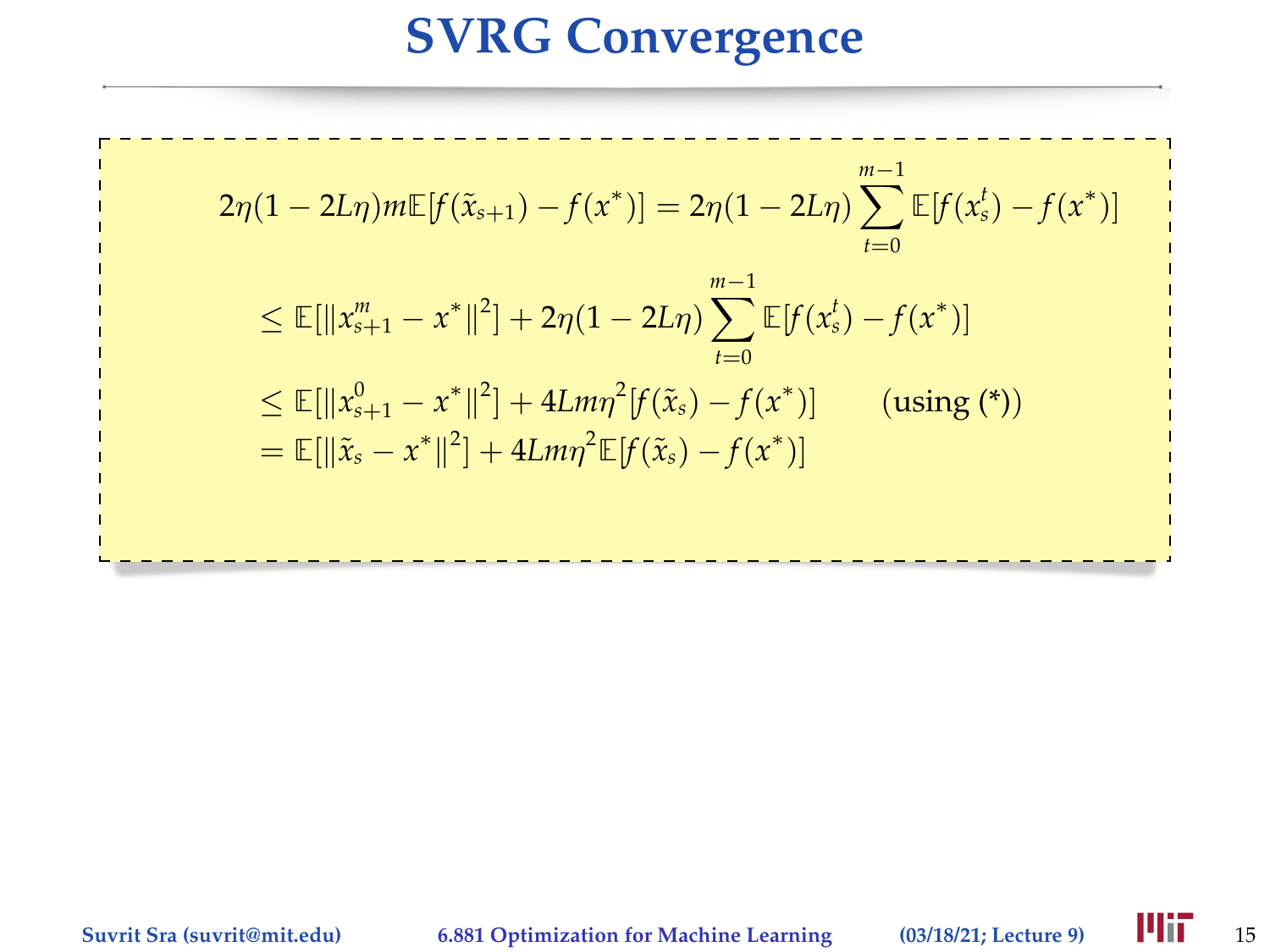$$
2\eta(1 - 2L\eta)m\mathbb{E}[f(\tilde{x}_{s+1}) - f(x^*)] = 2\eta(1 - 2L\eta)\sum_{t=0}^{m-1}\mathbb{E}[f(x_s^t) - f(x^*)]
$$
  
\n
$$
\leq \mathbb{E}[\|x_{s+1}^m - x^*\|^2] + 2\eta(1 - 2L\eta)\sum_{t=0}^{m-1}\mathbb{E}[f(x_s^t) - f(x^*)]
$$
  
\n
$$
\leq \mathbb{E}[\|x_{s+1}^0 - x^*\|^2] + 4Lm\eta^2[f(\tilde{x}_s) - f(x^*)] \quad \text{(using (*)})
$$
  
\n
$$
= \mathbb{E}[\|\tilde{x}_s - x^*\|^2] + 4Lm\eta^2\mathbb{E}[f(\tilde{x}_s) - f(x^*)]
$$
  
\n
$$
\leq \frac{2}{\mu}\mathbb{E}[f(\tilde{x}_s) - f(x^*)] + 4Lm\eta^2\mathbb{E}[f(\tilde{x}_s) - f(x^*)]
$$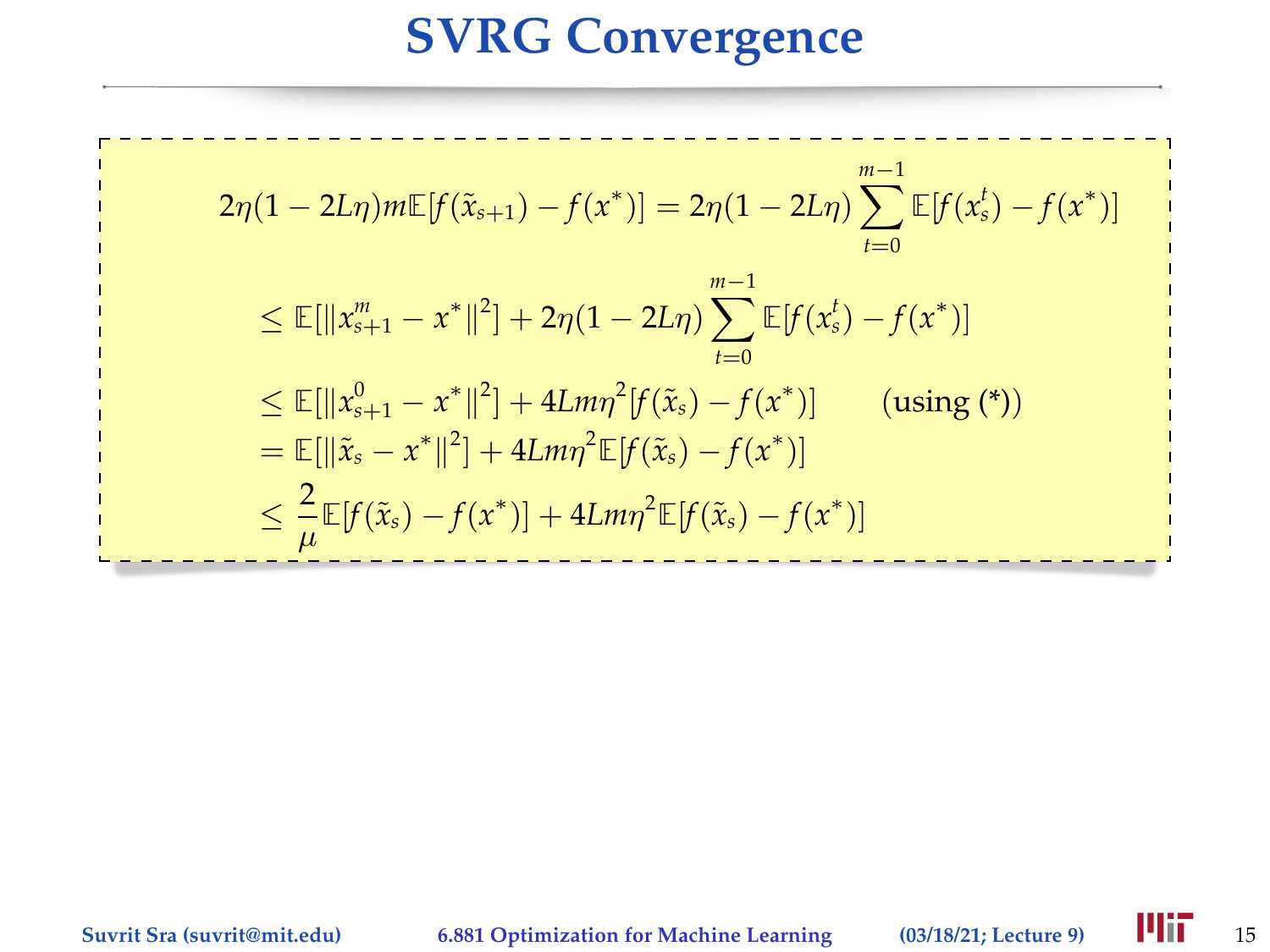$$
2\eta(1 - 2L\eta)m\mathbb{E}[f(\tilde{x}_{s+1}) - f(x^*)] = 2\eta(1 - 2L\eta)\sum_{t=0}^{m-1}\mathbb{E}[f(x_s^t) - f(x^*)]
$$
  
\n
$$
\leq \mathbb{E}[\|x_{s+1}^m - x^*\|^2] + 2\eta(1 - 2L\eta)\sum_{t=0}^{m-1}\mathbb{E}[f(x_s^t) - f(x^*)]
$$
  
\n
$$
\leq \mathbb{E}[\|x_{s+1}^0 - x^*\|^2] + 4Lm\eta^2[f(\tilde{x}_s) - f(x^*)] \quad \text{(using (*)})
$$
  
\n
$$
= \mathbb{E}[\|\tilde{x}_s - x^*\|^2] + 4Lm\eta^2\mathbb{E}[f(\tilde{x}_s) - f(x^*)]
$$
  
\n
$$
\leq \frac{2}{\mu}\mathbb{E}[f(\tilde{x}_s) - f(x^*)] + 4Lm\eta^2\mathbb{E}[f(\tilde{x}_s) - f(x^*)]
$$
  
\nConsequently

$$
\mathbb{E}[f(\tilde{x}_{s+1})-f(x^*)] \leq \frac{\frac{2}{\mu}+4Lmn^2}{2\eta(1-2L\eta)m}\mathbb{E}[f(\tilde{x}_s)-f(x^*)]
$$

Which gives us the contraction factor  $\rho$  as desired.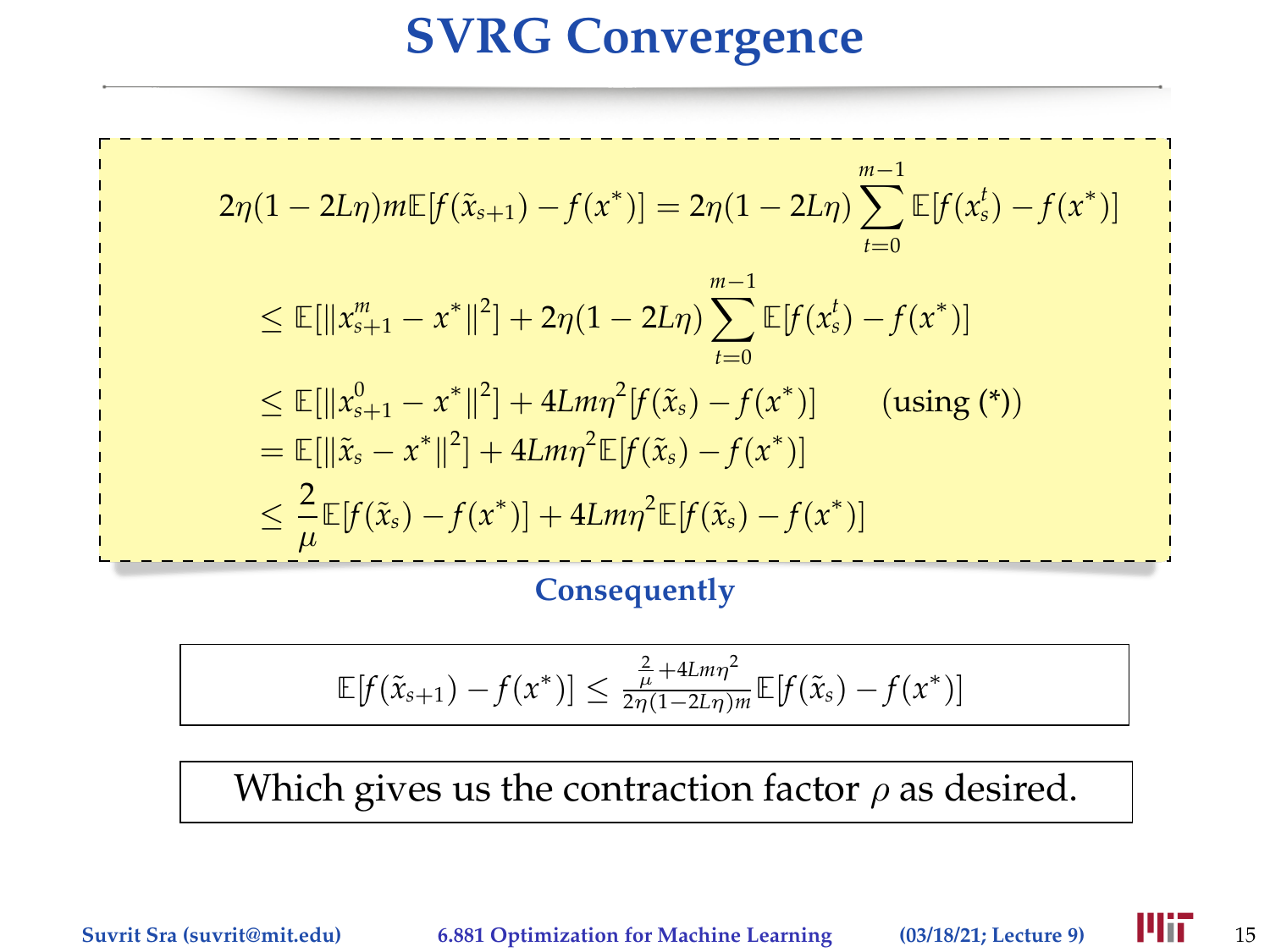## **References**

- A. Defazio, F. Bach, and S. Lacoste-Julien. Saga: A fast incremental gradient method with support for non-strongly convex composite objectives. In *Advances in Neural Information Processing Systems (NIPS)*, 2014a.
- A. Defazio, J. Domke, and T. S. Caetano. Finito: A faster, permutable incremental gradient method for big data problems. In *Proc. ICML*, 2014b.
- R. Johnson and T. Zhang. Accelerating stochastic gradient descent using predictive variance reduction. In *Advances in Neural Information Processing Systems*, 2013.
- N. Le Roux, M. Schmidt, and F. Bach. A stochastic gradient method with an exponential convergence rate for strongly-convex optimization with finite training sets. In *Advances in Neural Information Processing Systems (NIPS)*, 2012.
- J. Mairal. Incremental majorization-minimization optimization with application to large-scale machine learning. *SIAM Journal on Optimization*, 25(2):829–855, 2015.
- A. S. Nemirovski and D. B. Yudin. *Problem complexity and method efficiency in optimization.* Wiley & Sons, 1983.